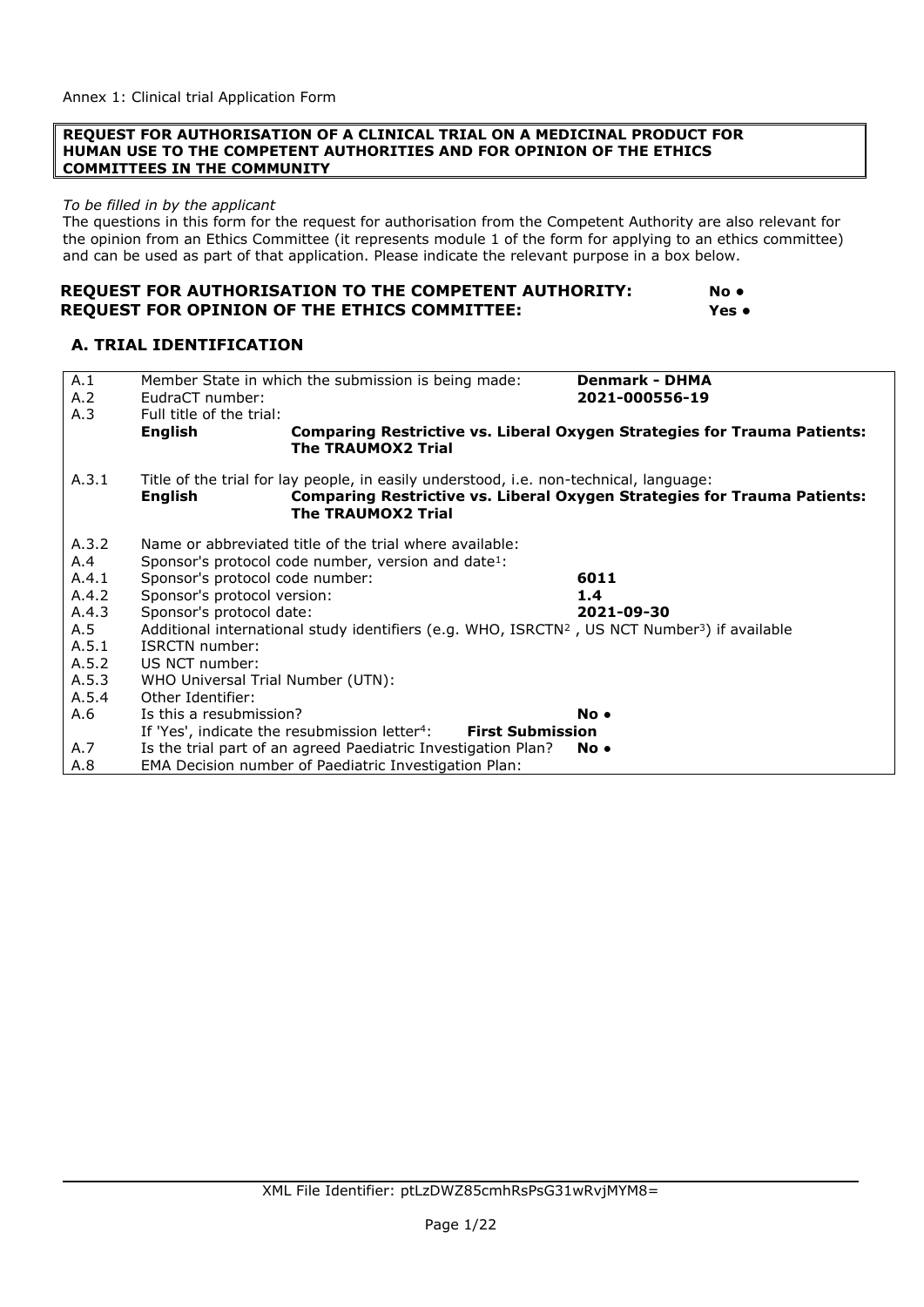#### **B. IDENTIFICATION OF THE SPONSOR RESPONSIBLE FOR THE REQUEST**

| B.1     | <b>SPONSOR</b>                 |                                                                               |
|---------|--------------------------------|-------------------------------------------------------------------------------|
| B.1.1   | Name of organisation:          | Rigshospitalet, Department of Anaesthesia, Centre of Head<br>and Orthopaedics |
| B.1.2   | Name of the person to contact: |                                                                               |
| B.1.2.1 | Given name                     | <b>Jacob</b>                                                                  |
| B.1.2.2 | Middle name                    |                                                                               |
| B.1.2.3 | Family name                    | <b>Steinmetz</b>                                                              |
| B.1.3   | Address:                       |                                                                               |
| B.1.3.1 | Street address                 | Inge Lehmanns vej 6                                                           |
| B.1.3.2 | Town/city                      | Copenhagen                                                                    |
| B.1.3.3 | Post code                      | 2100                                                                          |
| B.1.3.4 | Country                        | <b>Denmark</b>                                                                |
| B.1.4   | Telephone number:              | +45 35458434                                                                  |
| B.1.5   | Fax number:                    |                                                                               |
| B.1.6   | E-mail:                        | jacob.steinmetz@regionh.dk                                                    |

#### **B.2 LEGAL REPRESENTATIVE5 OF THE SPONSOR IN THE COMMUNITY FOR THE PURPOSE OF THIS TRIAL** (if different from the sponsor)

| B.2.1   | Name of organisation:      |
|---------|----------------------------|
| B.2.2   | Name of person to contact: |
| B.2.2.1 | Given name                 |
| B.2.2.2 | Middle name                |
| B.2.2.3 | Family name                |
| B.2.3   | Address:                   |
|         | B.2.3.1 Street address     |
| B.2.3.2 | Town/city                  |
| B.2.3.3 | Post code                  |
| B.2.3.4 | Country                    |
| B.2.4   | Telephone number:          |
| B.2.5   | Fax number:                |
| B.2.6   | E-mail:                    |
|         |                            |

## **B.3 STATUS OF THE SPONSOR:** B.3.1 Commercial: **No ●** B.3.2 Non commercial: **Yes ●**

| B.4   | Source(s) of Monetary or Material Support for the clinical trial (repeat as necessary): |                                    |
|-------|-----------------------------------------------------------------------------------------|------------------------------------|
| B.4.1 | Name of organisation:                                                                   | <b>The Novo Nordisk Foundation</b> |
| B.4.2 | <b>Denmark</b><br>Countrv:                                                              |                                    |
|       |                                                                                         |                                    |

| <b>B.4</b> | Source(s) of Monetary or Material Support for the clinical trial (repeat as necessary): |                         |
|------------|-----------------------------------------------------------------------------------------|-------------------------|
| B.4.1      | Name of organisation:                                                                   | The Lundbeck Foundation |
| B.4.2      | Country:                                                                                | <b>Denmark</b>          |

| <b>B.5</b> | Contact point <sup>6</sup> designated by the sponsor for further information on the trial |                                                                               |
|------------|-------------------------------------------------------------------------------------------|-------------------------------------------------------------------------------|
| B.5.1      | Name of organisation:                                                                     | Rigshospitalet, Department of Anaesthesia, Centre<br>of Head and Orthopaedics |
| B.5.2      | Functional name of contact point (e.g.<br>"Clinical Trial Information Desk"):             | <b>Tobias Arleth</b>                                                          |
| B.5.3      | Address:                                                                                  |                                                                               |
| B.5.3.1    | Street address                                                                            | Inge Lehmanns Vej 6                                                           |
| B.5.3.2    | Town/city                                                                                 | Copenhagen                                                                    |
| B.5.3.3    | Post code                                                                                 | 2100                                                                          |
|            |                                                                                           |                                                                               |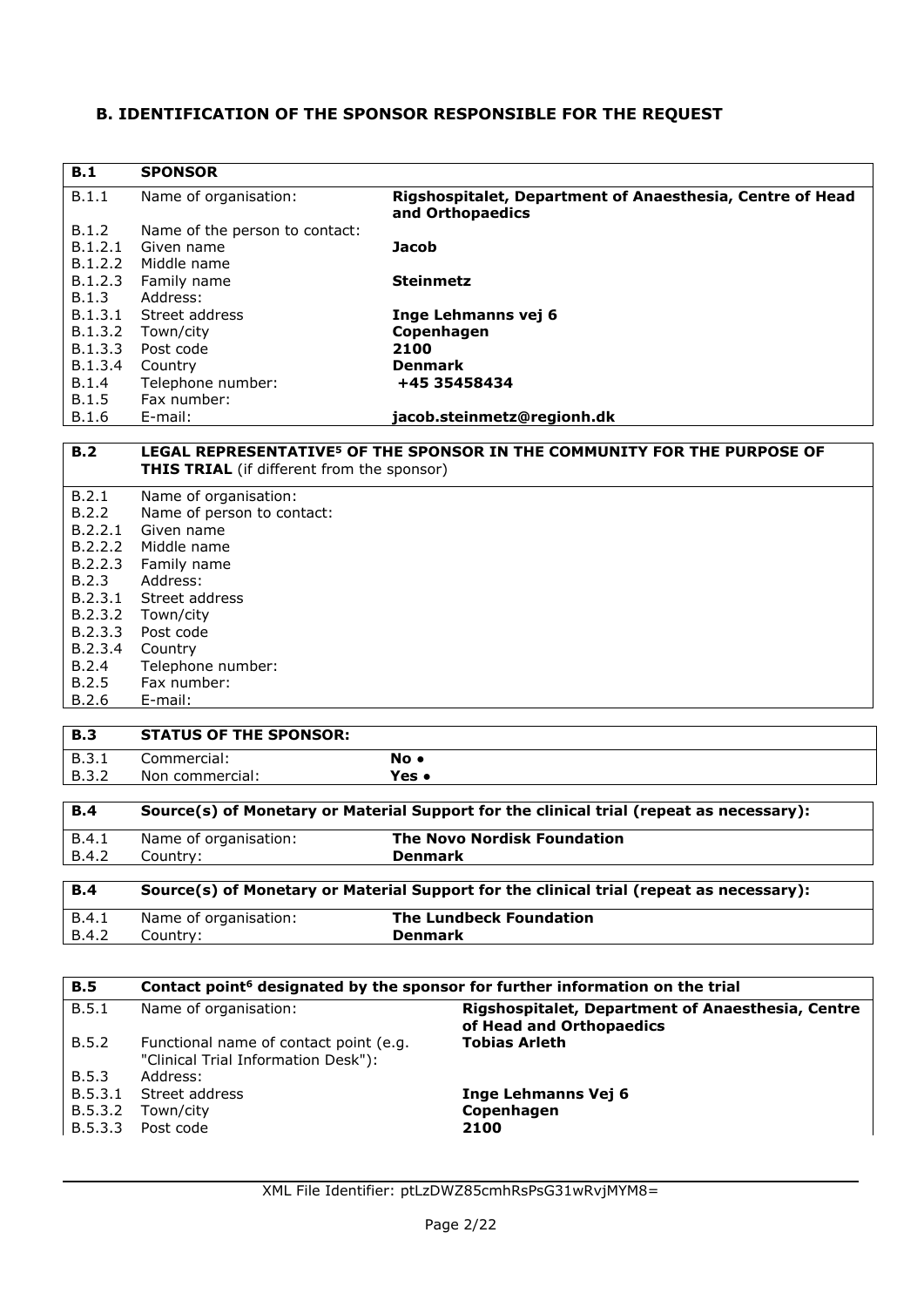|       | B.5.3.4 Country                          |
|-------|------------------------------------------|
| B.5.4 | Telephone number:                        |
| B.5.5 | Fax number:                              |
| B.5.6 | E-mail: (use a functional e-mail address |
|       | rather than a personal one)              |

**Denmark** B.5.4 Telephone number: **+45 35459502** 

**tobias.arleth@regionh.dk**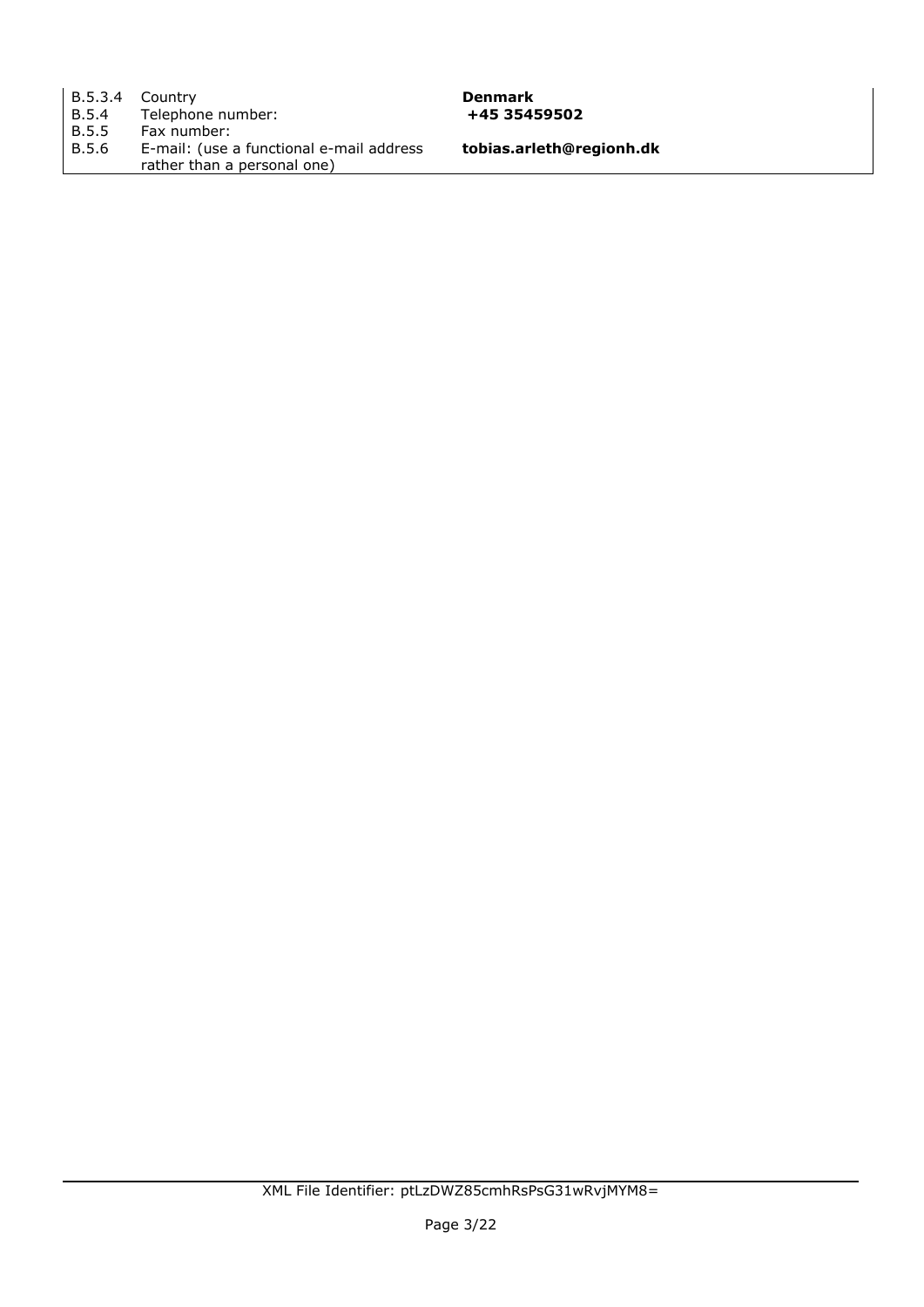# **C. APPLICANT IDENTIFICATION, (please tick the appropriate box)**

| C <sub>12</sub> | <b>REQUEST FOR THE ETHICS COMMITTEE</b>                                                      |
|-----------------|----------------------------------------------------------------------------------------------|
| C.2.1           | Sponsor                                                                                      |
| C.2.2           | Legal Representative of the Sponsor                                                          |
| C.2.3           | Person or organisation authorised by the sponsor to make the application                     |
| C.2.4           | Investigator in charge of the application if applicable <sup>8</sup> :                       |
|                 | Co-ordinating investigator (for multicentre trial)                                           |
|                 | Principal investigator (for single centre trial)                                             |
| C.2.5           | Complete the details of the applicant below even if they are provided elsewhere on the form: |
| C.2.5.1         | Organisation:                                                                                |
| C.2.5.2         | Name of contact person:                                                                      |
| C.2.5.2.1       | Given name                                                                                   |
| C.2.5.2.2       | Middle name                                                                                  |
| C.2.5.2.3       | Family name                                                                                  |
| C.2.5.3         | Address:                                                                                     |
|                 | C.2.5.3.1 Street address                                                                     |
| C.2.5.3.2       | Town/city                                                                                    |
| C.2.5.3.3       | Post code                                                                                    |
| C.2.5.3.4       | Country                                                                                      |
| C.2.5.4         | Telephone number:                                                                            |
| C. 2.5.5        | Fax number:                                                                                  |
| C. 2.5.6        | E-mail:                                                                                      |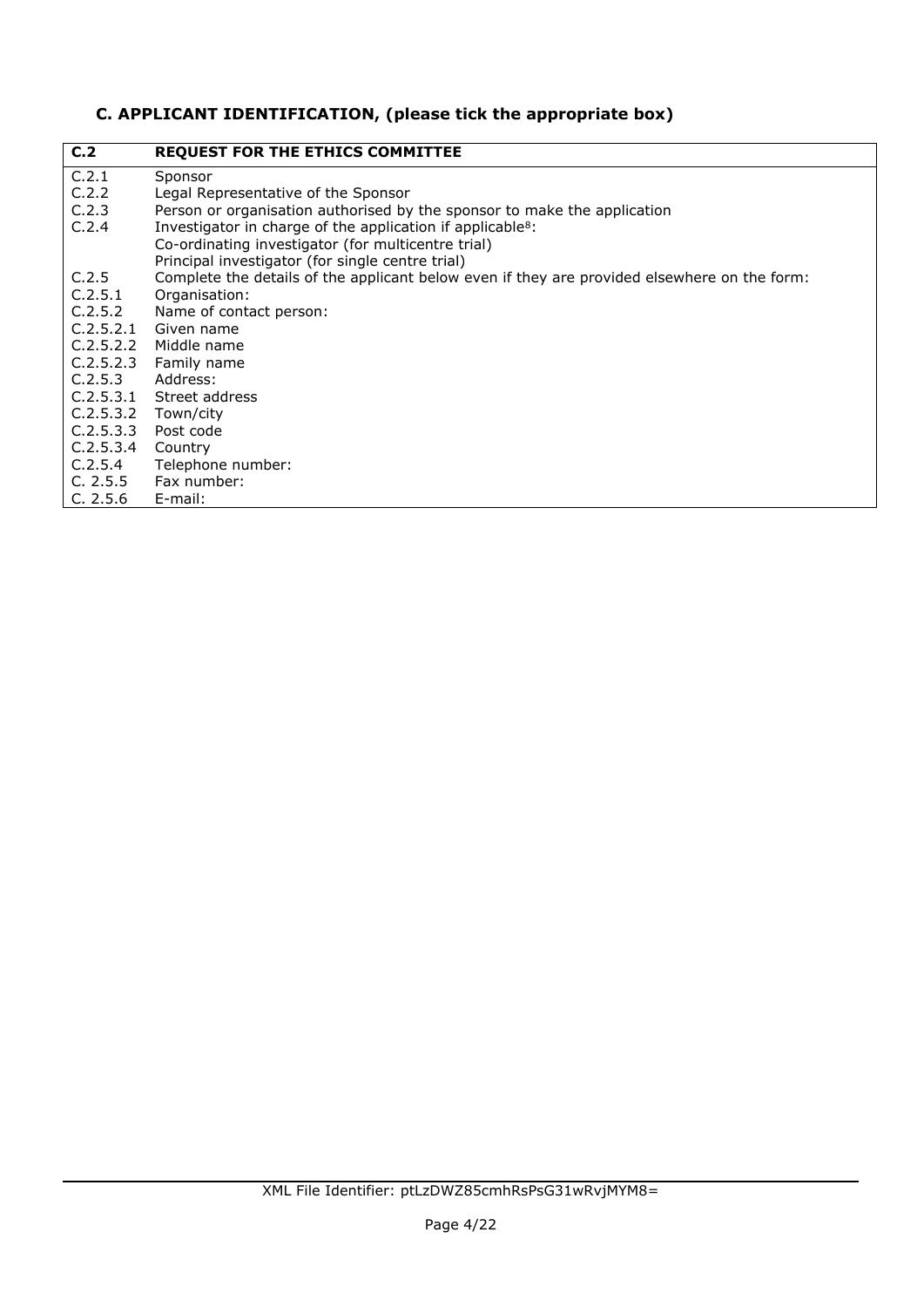## **D. INFORMATION ON EACH IMP**

*Information on each 'bulk product' before trial-specific operations (blinding, trial specific packaging and labelling) should be provided in this section for each investigational medicinal product (IMP) being tested including each comparator and each placebo, if applicable. For placebo go directly to D.8. If the trial is performed with several products use extra pages and give each product a sequential number in D.1.1. If the product is a combination product, information should be given for each active substance.*

#### **D.1 IMP IDENTIFICATION**

Indicate which of the following is described below, then repeat as necessary for each of the numbered IMPs to be used in the trial (assign numbers from 1-n):

| D.1.1 | This refers to the IMP number: | PR <sub>1</sub> |
|-------|--------------------------------|-----------------|
| D.1.2 | IMP being tested               | No •            |
| D.1.3 | IMP used as a comparator       | Yes .           |
|       |                                |                 |

#### **D.2 STATUS OF THE IMP**

D.2.1 Has the IMP to be used in the trial a marketing authorisation? **Yes ● If the IMP has a marketing authorisation in the Member State concerned by this application, but the trade name and marketing authorisation holder are not fixed in the protocol, go to section D.2.2.** D.2.1.1 If 'Yes', specify the product to be used in the clinical trial: D.2.1.1.1 Trade name **Oxygen** D.2.1.1.1.1 EV Product Code (where applicable) D.2.1.1.2 Name of the Marketing Authorisation Holder: **Strandmøllen A/S, Linde Gas A/S and Air Liquide A/S** D.2.1.1.3 Marketing Authorisation number (if Marketing Authorisation granted by a Member State): D.2.1.1.4 Is the IMP modified in relation to its Marketing Authorisation? **No ●** D.2.1.1.4.1 If 'Yes', please specify: D.2.1.2 The country that granted the Marketing Authorisation **Denmark** D.2.1.2.1 Is this the Member State concerned with this application? **Yes •** D.2.2 Situations where an IMP to be used in the CT has a Marketing Authorisation in the Member State concerned, but the protocol allows that any brand of the IMP with a Marketing Authorisation in that Member State be administered to the trial subjects and it is not possible to clearly identify the IMP(s) in advance of the trial start D.2.2.1 In the protocol, is treatment defined only by active substance? **No ●** D.2.2.1.1 If 'Yes', give active substance in D.3.8 or D.3.9 D.2.2.2 In the protocol, do treatment regimens allow different combinations of marketed products used according to local clinical practice at some or all investigator sites in the MS? **No ●** D.2.2.2.1 If 'Yes', give active substance in D.3.8 or D.3.9 D.2.2.3 The products to be administered as IMPs are defined as belonging to an ATC group<sup>9</sup> **Yes ●** D.2.2.3.1 If 'Yes', give the ATC group of the applicable authorised codes in the ATC code field (level 3 or the level that can be defined) in D.3.3 D.2.2.4 Other: **No ●** D.2.2.4.1 If 'Yes', please specify: D.2.3 IMPD submitted: D.2.3.1 Full IMPD: **No ●** D.2.3.2 Simplified IMPD: **No ●**

D.2.3.3 Summary of product characteristics (SmPC) only: **Yes ●**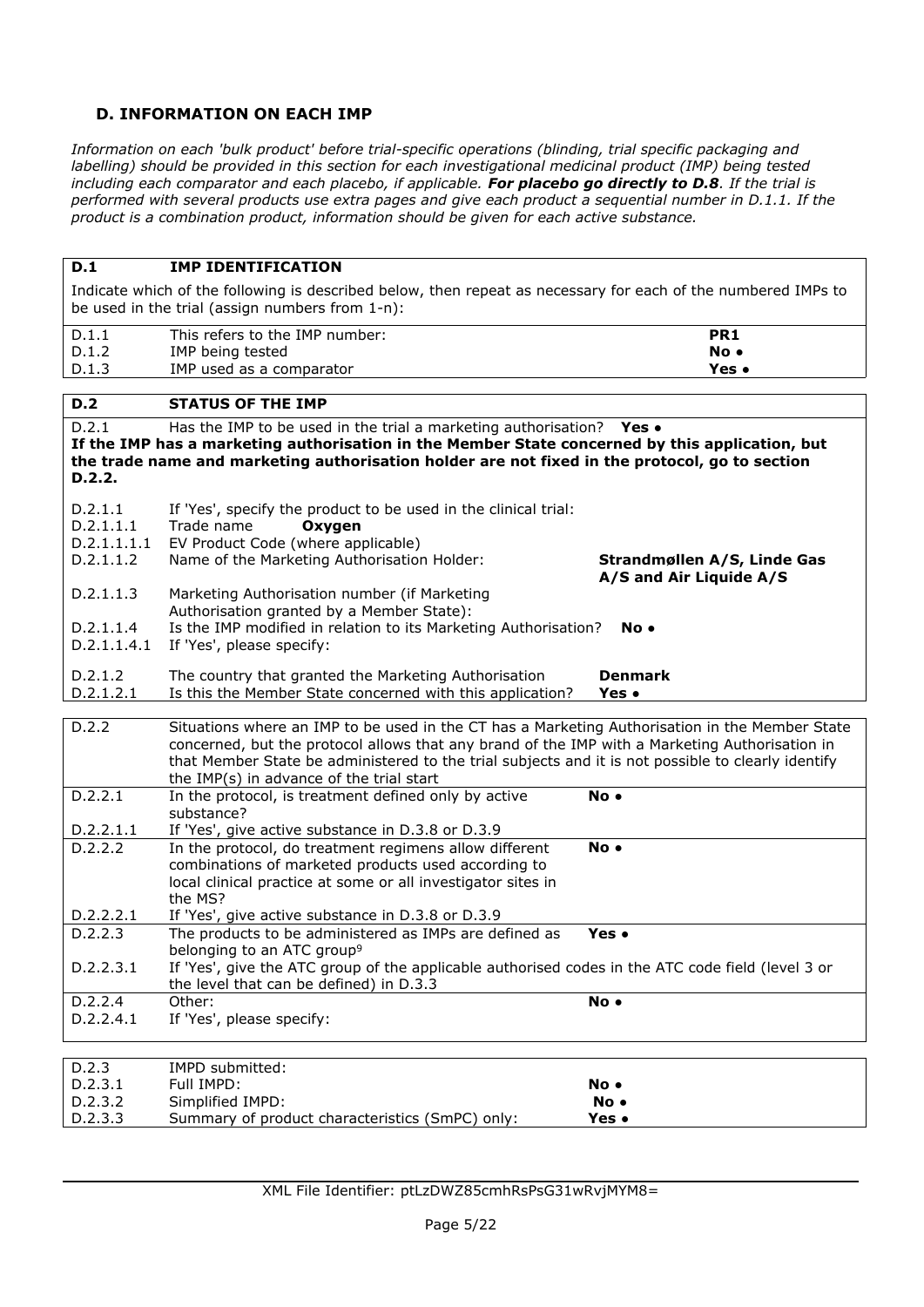| D.2.4                                     | Has the use of the IMP been previously authorised in a<br>clinical trial conducted by the sponsor in the | Yes •                                    |
|-------------------------------------------|----------------------------------------------------------------------------------------------------------|------------------------------------------|
|                                           | Community?                                                                                               |                                          |
| D.2.4.1                                   | If 'Yes' specify which Member States:                                                                    | Denmark                                  |
| D.2.5                                     | Has the IMP been designated in this indication as an                                                     | No.                                      |
|                                           | orphan drug in the Community?                                                                            |                                          |
| D.2.5.1                                   | If 'Yes', give the orphan drug designation number <sup>10</sup> :                                        |                                          |
|                                           |                                                                                                          |                                          |
| D.2.6                                     | Has the IMP been the subject of scientific advice related                                                | No.                                      |
|                                           | to this clinical trial?                                                                                  |                                          |
| D.2.6.1                                   | If 'Yes' to D.2.6, please indicate source of advice and provide a copy in the CTA request:               |                                          |
| D.2.6.1.1                                 | $CHMP11$ ?                                                                                               | No.                                      |
| D.2.6.1.2                                 | National Competent Authority?                                                                            | No.                                      |
|                                           |                                                                                                          |                                          |
| <b>D.3</b>                                | <b>DESCRIPTION OF THE IMP</b>                                                                            |                                          |
| D.3.1                                     | Product name where applicable <sup>12</sup> :                                                            |                                          |
| D.3.2                                     | Product code where applicable <sup>13</sup> :                                                            |                                          |
| D.3.3                                     | ATC codes, if officially registered <sup>14</sup> :                                                      | <b>V03AN01</b>                           |
| D.3.4                                     | Pharmaceutical form (use standard terms):                                                                | <b>Medicinal gas, compressed</b>         |
| D.3.4.1                                   | Is this a specific paediatric formulation?                                                               | No.                                      |
| D.3.5                                     | Maximum duration of treatment of a subject according to the protocol:                                    |                                          |
|                                           | 8 hours                                                                                                  |                                          |
| D.3.6                                     | Dose allowed:                                                                                            |                                          |
| D.3.6.1                                   | For first trial only:                                                                                    | <b>Not Answered •</b>                    |
|                                           | Specify per day or total<br>Specify total dose (number and unit):                                        |                                          |
|                                           | Route of administration (relevant to the first dose):                                                    |                                          |
| D.3.6.2                                   | For all trials                                                                                           |                                          |
|                                           | Specify per day or total                                                                                 | Total •                                  |
|                                           | Specify total dose (number and unit):                                                                    | Please see study protocol, depends       |
|                                           |                                                                                                          | on randomisation group with either       |
|                                           |                                                                                                          | liberal or restrictive oxygen I litre(s) |
|                                           | Route of administration (relevant to the maximum                                                         | <b>Respiratory use (Noncurrent)</b>      |
|                                           | dose):                                                                                                   |                                          |
| D.3.7                                     | Routes of administration (use standard terms):                                                           | <b>Respiratory use (Noncurrent)</b>      |
|                                           |                                                                                                          |                                          |
| D.3.8                                     | Name of each active substance (INN or proposed INN if available):<br><b>OXYGEN</b>                       |                                          |
| D.3.9                                     | Other available name for each active substance (provide all available):                                  |                                          |
| D.3.9.1                                   | CAS <sup>15</sup> number                                                                                 |                                          |
| D.3.9.2                                   | Current sponsor code                                                                                     |                                          |
| D.3.9.3                                   | Other descriptive name                                                                                   |                                          |
|                                           | <b>OXYGEN</b>                                                                                            |                                          |
| D.3.9.4                                   | EV Substance code                                                                                        | <b>SUB14733MIG</b>                       |
| D.3.9.5                                   | Full Molecular formula                                                                                   |                                          |
| D.3.9.6                                   | Chemical/biological description of the Active Substance                                                  |                                          |
|                                           |                                                                                                          |                                          |
| D.3.10                                    | Strength (specify all strengths to be used):                                                             |                                          |
| D.3.10.1                                  | Concentration unit:                                                                                      | % percent                                |
| D.3.10.2                                  | Concentration type ("exact number", "range", "more                                                       | range                                    |
|                                           | than" or "up to"):<br>Concentration (number).                                                            |                                          |
| D.3.10.3                                  |                                                                                                          | $21 - 100$                               |
| D.3.11                                    | Type of IMP                                                                                              |                                          |
| Does the IMP contain an active substance: |                                                                                                          |                                          |
| D.3.11.1                                  | Of chemical origin?                                                                                      | Yes •                                    |
| D.3.11.2                                  | Of biological / biotechnological origin (other than                                                      | No.                                      |

XML File Identifier: ptLzDWZ85cmhRsPsG31wRvjMYM8=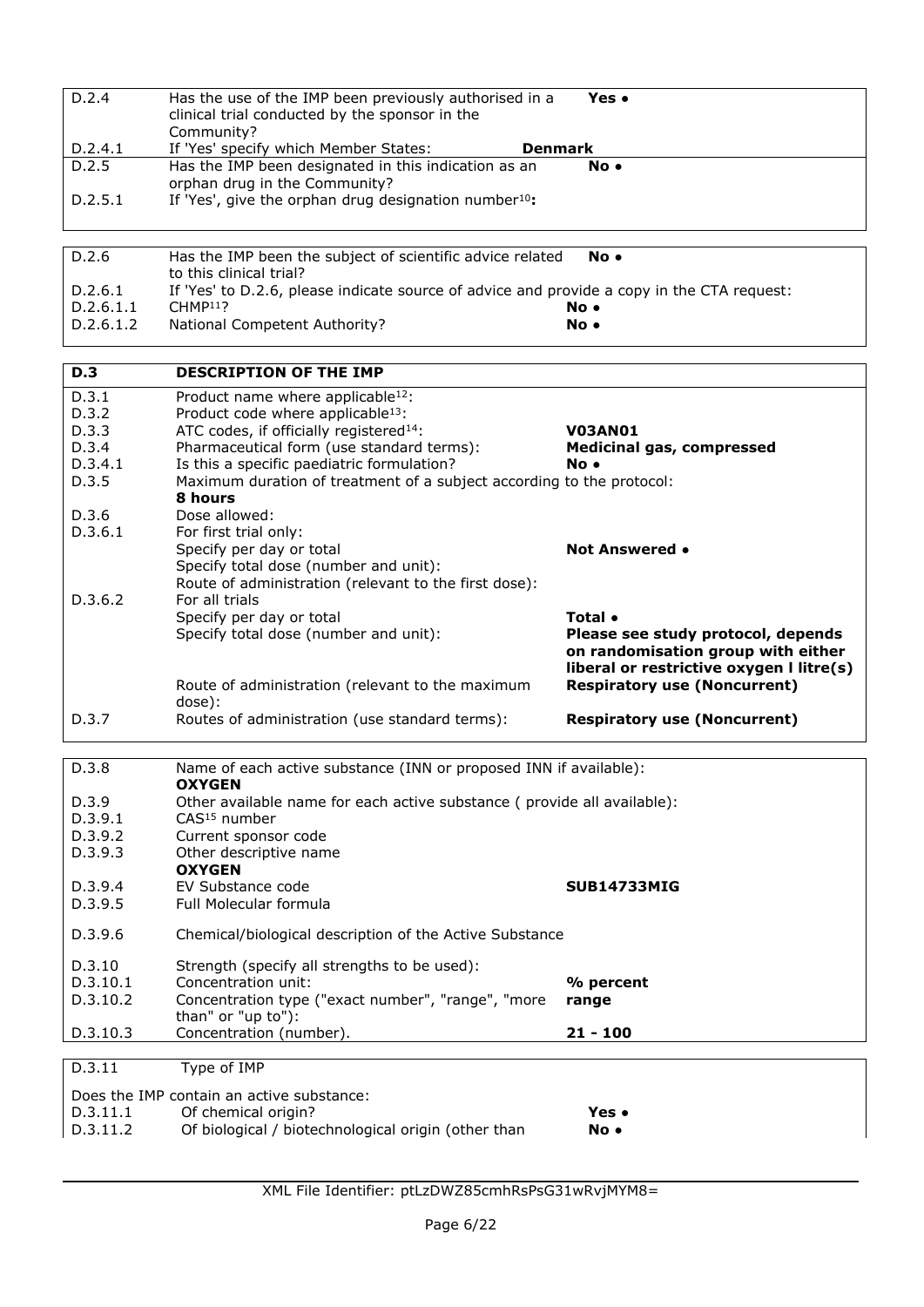|              | Advanced Therapy IMP (ATIMP)?                                                             |       |
|--------------|-------------------------------------------------------------------------------------------|-------|
| Is this a:   |                                                                                           |       |
| D.3.11.3     | Advanced Therapy IMP (ATIMP)?                                                             | No.   |
| D.3.11.3.1   | Somatic cell therapy medicinal product <sup>16</sup> ?                                    | No.   |
| D.3.11.3.2   | Gene therapy medicinal product <sup>17</sup> ?                                            | No.   |
| D.3.11.3.3   | Tissue Engineered Product <sup>18</sup> ?                                                 | No.   |
| D.3.11.3.4   | Combination ATIMP (i.e. one involving a medical<br>$device19)$ ?                          | No.   |
| D.3.11.3.5   | Has the Committee on Advanced Therapies issued a<br>classification for this product?      | No.   |
| D.3.11.3.5.1 | If 'Yes' please provide that classification and its reference number:                     |       |
| D.3.11.4     | Combination product that includes a device, but does<br>not involve an Advanced Therapy?  | No.   |
| D.3.11.5     | Radiopharmaceutical medicinal product?                                                    | No.   |
| D.3.11.6     | Immunological medicinal product (such as vaccine,<br>allergen, immune serum)?             | No.   |
| D.3.11.7     | Plasma derived medicinal product?                                                         | No.   |
| D.3.11.8     | Extractive medicinal product?                                                             | No.   |
| D.3.11.9     | Recombinant medicinal product?                                                            | No.   |
| D.3.11.10    | Medicinal product containing genetically modified<br>organisms?                           | No.   |
| D.3.11.10.1  | Has the authorisation for contained use or release<br>been granted?                       | No.   |
| D.3.11.10.2  | Is it pending?                                                                            | No.   |
| D.3.11.11    | Herbal medicinal product?                                                                 | No.   |
| D.3.11.12    | Homeopathic medicinal product?                                                            | No.   |
| D.3.11.13    | Another type of medicinal product?                                                        | Yes • |
| D.3.11.13.1  | If 'another type of medicinal product' specify the type of medicinal product:             |       |
|              | Oxygen is a chemical element; a medicinal gas.                                            |       |
| D.3.12       | Mode of action (free text <sup>20</sup> )                                                 |       |
|              | Air is typically 21% oxygen by volume while oxygen therapy increases this by some         |       |
|              | amount up to 100%. Oxygen is required for normal cell metabolism. Haemoglobin             |       |
|              | carries oxygen from the lungs to the tissues throughout the body; in short, this is       |       |
|              | needed as aerobic respiration requires oxygen (O2) in order to create ATP.                |       |
| D.3.13       | Is it an IMP to be used in a first-in-human clinical trial?                               | No •  |
| D.3.13.1     | If 'Yes', are there risk factors identified, according to the guidance FIH? <sup>21</sup> |       |
|              |                                                                                           |       |

## **D.4 SOMATIC CELL THERAPY INVESTIGATIONAL MEDICINAL PRODUCT (NO GENETIC MODIFICATION)** D.4.1 Origin of cells

| D.4.1.1<br>D.4.1.2<br>D.4.1.3<br>D.4.1.3.1 | Autologous<br>Allogeneic<br>Xenogeneic<br>If 'Yes', specify the species of origin: | $No \bullet$<br>$No \bullet$<br>$No \bullet$ |
|--------------------------------------------|------------------------------------------------------------------------------------|----------------------------------------------|
|                                            |                                                                                    |                                              |
| D.4.2                                      | Type of cells                                                                      |                                              |
| D.4.2.1                                    | Stem cells                                                                         | $No \bullet$                                 |
| D.4.2.2                                    | Differentiated cells                                                               | No.                                          |
| D.4.2.2.1                                  | If 'Yes', specify the type (e.g. keratinocytes, fibroblasts, chondrocytes):        |                                              |
| D.4.2.3<br>D.4.2.3.1                       | Others:<br>If others, specify:                                                     | $No \bullet$                                 |

| D.5   | <b>GENE THERAPY INVESTIGATIONAL MEDICINAL PRODUCTS</b> |
|-------|--------------------------------------------------------|
| D.5.1 | Gene(s) of interest:                                   |
| D.5.2 | In vivo gene therapy:<br>No •                          |
| D.5.3 | Ex vivo gene therapy:<br>No •                          |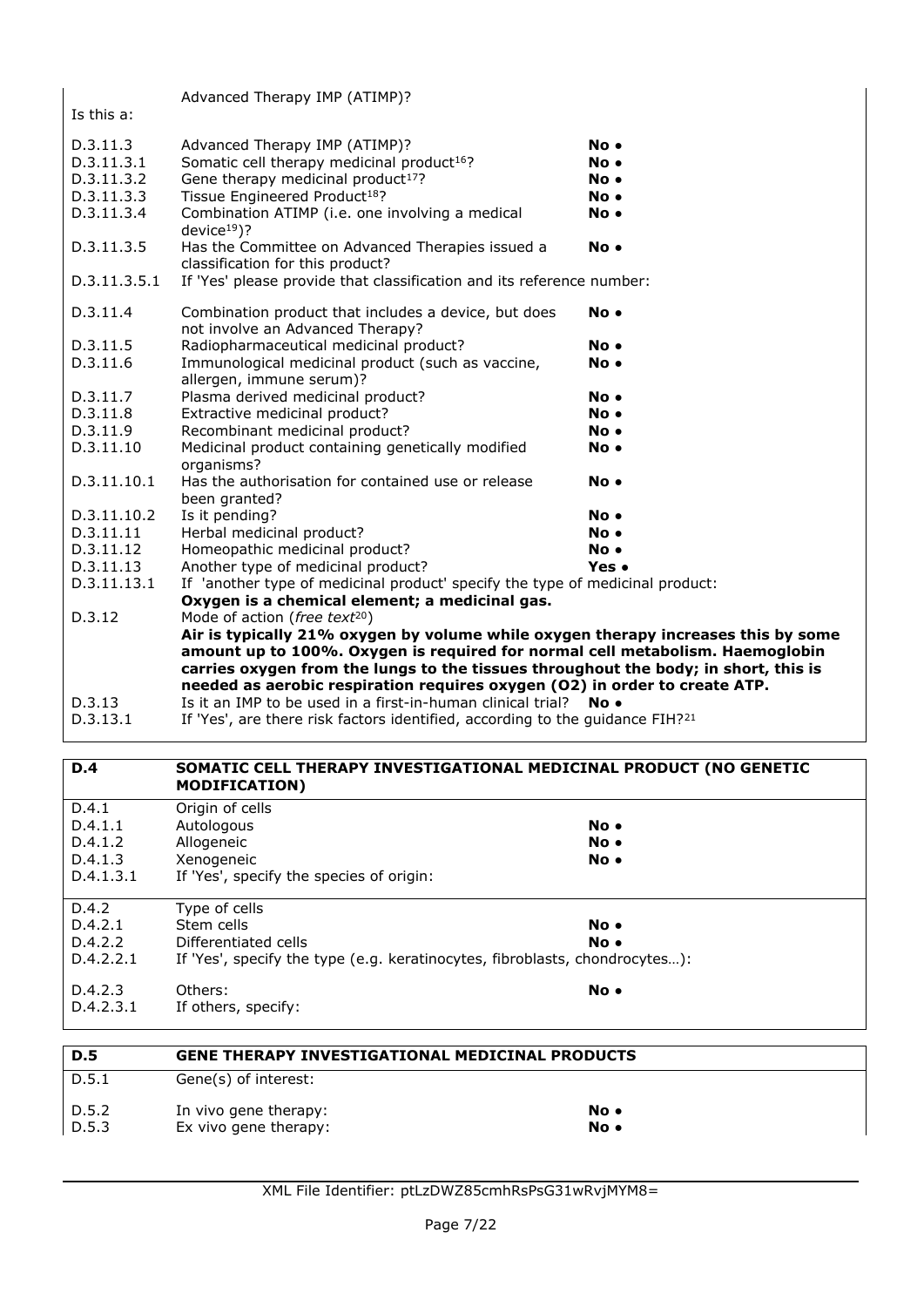| D.5.4<br>D.5.4.1 | Type of gene transfer product<br>Nucleic acid (e.g. plasmid):<br>If 'Yes', specify if: | No. |
|------------------|----------------------------------------------------------------------------------------|-----|
| D.5.4.1.1        | Naked:                                                                                 | No. |
| D.5.4.1.2        | Complexed                                                                              | No. |
| D.5.4.2          | Viral vector:                                                                          | No. |
| D.5.4.2.1        | If 'Yes', specify the type: adenovirus, retrovirus, AAV, :                             |     |
| D.5.4.3          | Others                                                                                 | No. |
| D.5.4.3.1        | If others, specify:                                                                    |     |
| D.5.5            | Genetically modified somatic cells:                                                    | No. |
| D.5.5.1          | If 'Yes', specify the origin of the cells:<br>Autologous:                              | No. |
| D.5.5.2          | Allogeneic:                                                                            | No. |
| D.5.5.3          | Xenogeneic:                                                                            | No. |
| D.5.5.3.1        | If 'Yes', specify the species of origin:                                               |     |
| D.5.5.4          | Specify type of cells (hematopoietic stem cells):                                      |     |

#### **D.6 TISSUE ENGINEERED PRODUCT**

The indication which determines that this is a Tissue Engineered Product as opposed to a Cell Therapy product is given in section E.1.1.

| D.6.1     | Origin of cells                                                                       |      |
|-----------|---------------------------------------------------------------------------------------|------|
| D.6.1.1   | Autologous                                                                            | No.  |
| D.6.1.2   | Allogeneic                                                                            | No.  |
| D.6.1.3   | Xenogeneic                                                                            | No.  |
| D.6.1.3.1 | If 'Yes', specify the species of origin:                                              |      |
|           |                                                                                       |      |
| D.6.2     | Type of cells                                                                         |      |
| D.6.2.1   | Stem cells                                                                            | No.  |
| D.6.2.2   | Differentiated cells                                                                  | No.  |
| D.6.2.2.1 | If 'Yes', specify the type of cells(e.g. keratinocytes, fibroblasts, chondrocytes, ): |      |
|           |                                                                                       |      |
| D.6.2.3   | Others:                                                                               | No • |

| D.6.2.3.1 | If others, specify: |  |
|-----------|---------------------|--|
|           |                     |  |

| <b>D.7</b>  | PRODUCTS CONTAINING DEVICES (i.e. MEDICAL DEVICES, SCAFFOLDS ETC.) |              |
|-------------|--------------------------------------------------------------------|--------------|
| D.7.1       | Give a brief description of the device:                            |              |
| D.7.2       | What is the name of the device?                                    |              |
| D.7.3       | Is the device implantable?                                         | $No \bullet$ |
| D.7.4       | Does this product contain:                                         |              |
| D.7.4.1     | A medical device?                                                  | No.          |
| D.7.4.1.1   | Does this medical device have a CE mark?                           | $No \bullet$ |
| D.7.4.1.1.1 | The notified body is:                                              |              |
| D.7.4.2     | Bio-materials?                                                     | $No \bullet$ |
| D.7.4.3     | Scaffolds?                                                         | $No \bullet$ |
| D.7.4.4     | Matrices?                                                          | $No \bullet$ |
| D.7.4.5     | Other?                                                             | No.          |
| D.7.4.5.1   | If other, specify:                                                 |              |

## **D.8 INFORMATION ON PLACEBO (if relevant; repeat as necessary)**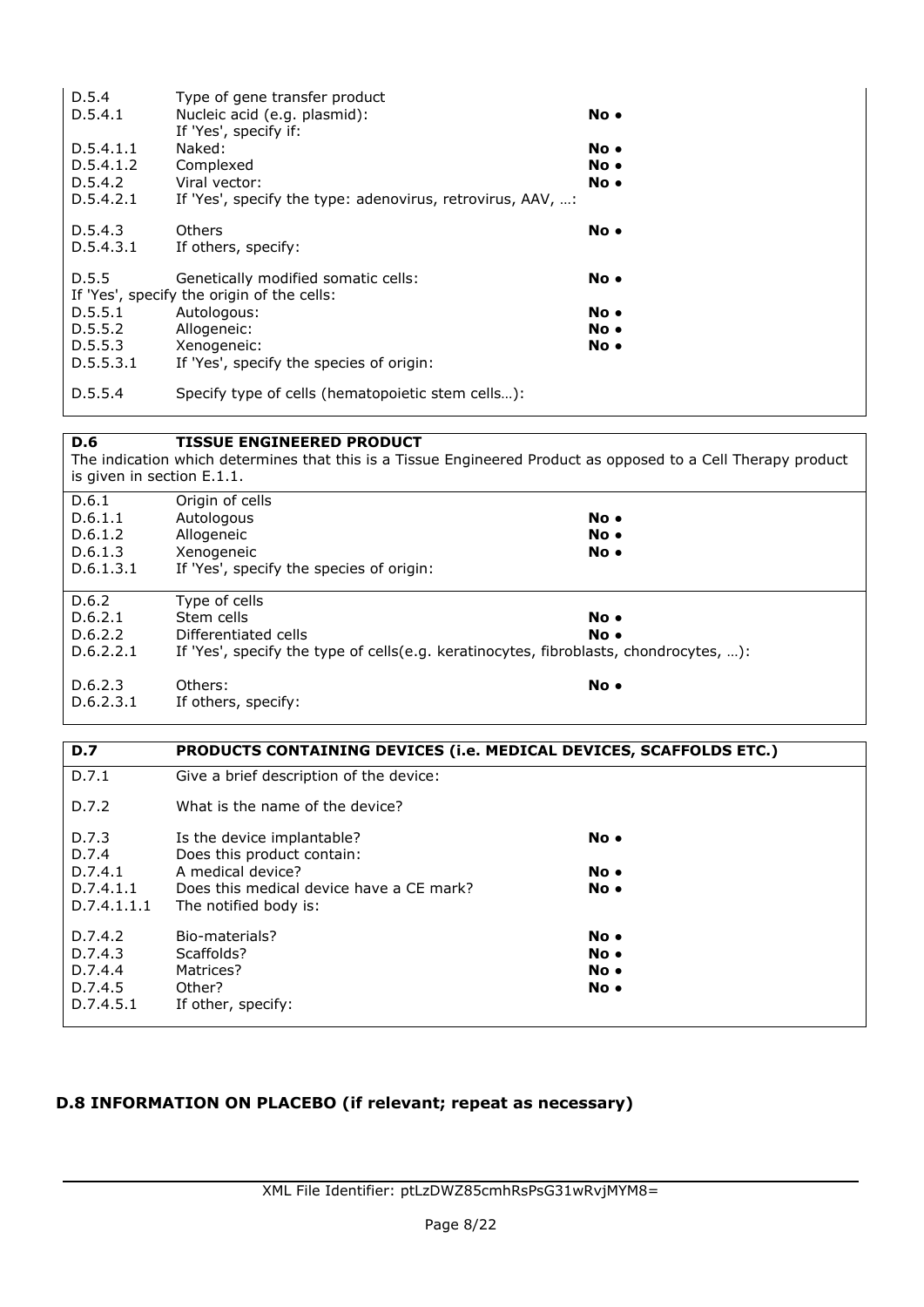| D.8.1     | Is there a placebo:                                             | No.                       |  |  |
|-----------|-----------------------------------------------------------------|---------------------------|--|--|
|           |                                                                 |                           |  |  |
| D.8.2     | This refers to placebo number:                                  |                           |  |  |
| D.8.3     | Pharmaceutical form:                                            |                           |  |  |
| D.8.4     | Route of administration:                                        |                           |  |  |
| D.8.5     | Which IMP is it a placebo for? Specify IMP Number(s) from D.1.1 |                           |  |  |
| D.8.5.1   | Composition, apart from the active substance(s):                |                           |  |  |
| D.8.5.2   | Is it otherwise identical to the IMP?                           | Yes ? No ? Not Answered ? |  |  |
| D.8.5.2.1 | If not, specify major ingredients:                              |                           |  |  |

## **D.9 SITE(S) WHERE THE QUALIFIED PERSON CERTIFIES BATCH RELEASE<sup>22</sup>**

*This section is dedicated to finished IMPs, i.e. medicinal products randomised, packaged, labelled and certified for use in the clinical trial. If there is more than one site or more than one IMP is certified, use extra pages and give each IMP its number from section D.1.1 or D.8.2 In the case of multiple sites indicate the product certified by each site*

| D.9.1 | Do not fill in section D.9.2 for an IMP that:                                                            |
|-------|----------------------------------------------------------------------------------------------------------|
|       | Has a MA in the EU <b>and</b>                                                                            |
|       | Is sourced from the EU market and                                                                        |
|       | Is used in the trial without modification (e.g. not overencapsulated) and                                |
|       | The packaging and labelling is carried out for local use only as per article 9.2, of the Directive       |
|       | 2005/28/EC (GCP Directive)                                                                               |
|       | If all these conditions are met tick $\bullet$ and list the number(s) of each IMP including placebo from |
|       | sections D.1.1 and D.8.2 to which this applies                                                           |
|       | PR <sub>1</sub>                                                                                          |
|       |                                                                                                          |

#### **D.9.2 Who is responsible in the Community for the certification of the finished IMPs?**

This site is responsible for certification of (list the number(s) of each IMP including placebo from sections D.1.1 and D.8.2):

please tick the appropriate box:

| D.9.2.1 | Manufacturer | No • |
|---------|--------------|------|
| D.9.2.2 | Importer     | No • |

| D.9.2.3   | Name of the organisation:                    |
|-----------|----------------------------------------------|
| D.9.2.4   | Address:                                     |
| D.9.2.4.1 | <b>Street Address</b>                        |
| D.9.2.4.2 | Town/City                                    |
| D.9.2.4.3 | Post Code                                    |
| D.9.2.4.4 | Country                                      |
| D.9.2.5   | Give the manufacturing authorisation number: |
| D.9.2.5.1 | If No authorisation, give the reasons:       |

*Where the product does not have a MA in the EU, but is supplied in bulk and final packaging and labelling for local use is carried out in accordance with article 9.2 of Directive 2005/28/EC (GCP Directive) then enter the site where the product was finally certified for release by the Qualified Person for use in the clinical trial at D.9.2 above.*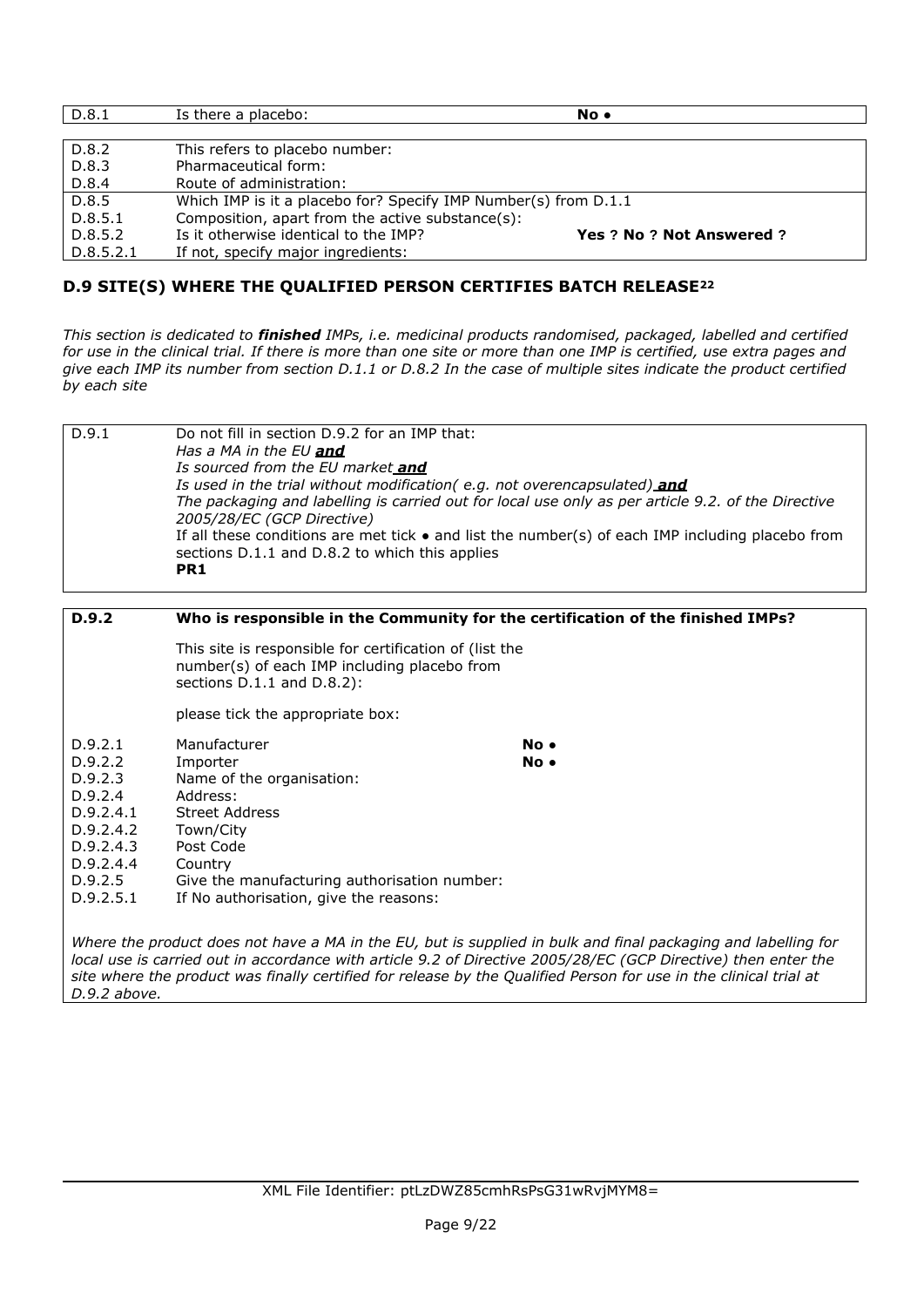## **E. GENERAL INFORMATION ON THE TRIAL**

*This section should be used to provide information about the aims, scope and design of the trial. When the protocol includes a sub-study in the MS concerned section E.2.3 should be completed providing information about the sub-study. To identify it check the sub-study box in the 'Objective of the trial' question below.*

| E.1     | <b>MEDICAL CONDITION OR DISEASE UNDER INVESTIGATION</b>                                                                                                                                                                                                                            |                       |                                                 |                                                                                                                                            |                                                                                                                                                                                                                                                                                                                                                                                                                                           |            |
|---------|------------------------------------------------------------------------------------------------------------------------------------------------------------------------------------------------------------------------------------------------------------------------------------|-----------------------|-------------------------------------------------|--------------------------------------------------------------------------------------------------------------------------------------------|-------------------------------------------------------------------------------------------------------------------------------------------------------------------------------------------------------------------------------------------------------------------------------------------------------------------------------------------------------------------------------------------------------------------------------------------|------------|
| E.1.1   | <b>English</b>                                                                                                                                                                                                                                                                     |                       |                                                 | Specify the medical condition(s) to be investigated <sup>23</sup> (free text):<br>either an 8 hour liberal or restrictive oxygen strategy. | Victims of trauma are often healthy individuals prior to the incident, but<br>acquire numerous complications including sepsis and pulmonary<br>complications and diminished quality of life after trauma. We wish to<br>optimize the oxygen treatment and look at the patients' 30-day mortality<br>and/or major respiratory complications (pneumonia and acute<br>respiratory distress syndrome) within 30 days after being allocated to |            |
| E.1.1.1 | Medical condition in easily understood language<br>Trauma patients is a diverse group of patients with acute injuries, and<br><b>English</b><br>we wish to optimize the oxygen treatment and assess the patients' 30<br>day mortality and major lung complications within 30 days. |                       |                                                 |                                                                                                                                            |                                                                                                                                                                                                                                                                                                                                                                                                                                           |            |
| E.1.1.2 | Therapeutic area                                                                                                                                                                                                                                                                   |                       |                                                 |                                                                                                                                            |                                                                                                                                                                                                                                                                                                                                                                                                                                           |            |
|         |                                                                                                                                                                                                                                                                                    |                       | Diseases [C] - Respiratory Tract Diseases [C08] |                                                                                                                                            |                                                                                                                                                                                                                                                                                                                                                                                                                                           |            |
| E.1.2   |                                                                                                                                                                                                                                                                                    |                       |                                                 | MedDRA version, system organ class, level, term and classification code <sup>24</sup> :                                                    |                                                                                                                                                                                                                                                                                                                                                                                                                                           |            |
|         | Version                                                                                                                                                                                                                                                                            |                       | System Organ Class                              | <b>Classification Code</b>                                                                                                                 | Term                                                                                                                                                                                                                                                                                                                                                                                                                                      | Level      |
|         | 20.0                                                                                                                                                                                                                                                                               | 10022891 -            |                                                 | 10033316                                                                                                                                   | <b>Oxygen saturation</b>                                                                                                                                                                                                                                                                                                                                                                                                                  | <b>PT</b>  |
|         |                                                                                                                                                                                                                                                                                    | <b>Investigations</b> |                                                 |                                                                                                                                            |                                                                                                                                                                                                                                                                                                                                                                                                                                           |            |
|         | 20.0                                                                                                                                                                                                                                                                               | 100000004865          |                                                 | 10050322                                                                                                                                   | Oxygen                                                                                                                                                                                                                                                                                                                                                                                                                                    | <b>LLT</b> |
|         |                                                                                                                                                                                                                                                                                    |                       |                                                 |                                                                                                                                            | supplementation                                                                                                                                                                                                                                                                                                                                                                                                                           |            |
|         | 20.0                                                                                                                                                                                                                                                                               | 10022891 -            |                                                 | 10033323                                                                                                                                   | <b>Oxygen tension</b>                                                                                                                                                                                                                                                                                                                                                                                                                     | <b>LLT</b> |
|         |                                                                                                                                                                                                                                                                                    | <b>Investigations</b> |                                                 |                                                                                                                                            |                                                                                                                                                                                                                                                                                                                                                                                                                                           |            |
|         | 20.0                                                                                                                                                                                                                                                                               | 10022891 -            |                                                 | 10033324                                                                                                                                   | Oxygen tension                                                                                                                                                                                                                                                                                                                                                                                                                            | <b>LLT</b> |
|         |                                                                                                                                                                                                                                                                                    | <b>Investigations</b> |                                                 |                                                                                                                                            | abnormal NOS                                                                                                                                                                                                                                                                                                                                                                                                                              |            |
|         | 20.0                                                                                                                                                                                                                                                                               | 10022891 -            |                                                 | 10033325                                                                                                                                   | <b>Oxygen tension</b>                                                                                                                                                                                                                                                                                                                                                                                                                     | <b>LLT</b> |
|         |                                                                                                                                                                                                                                                                                    | <b>Investigations</b> |                                                 |                                                                                                                                            | decreased                                                                                                                                                                                                                                                                                                                                                                                                                                 |            |
|         | 20.0                                                                                                                                                                                                                                                                               | 10022891 -            |                                                 | 10033326                                                                                                                                   | <b>Oxygen tension</b>                                                                                                                                                                                                                                                                                                                                                                                                                     | <b>LLT</b> |
|         |                                                                                                                                                                                                                                                                                    | <b>Investigations</b> |                                                 |                                                                                                                                            | increased                                                                                                                                                                                                                                                                                                                                                                                                                                 |            |
|         | 20.0                                                                                                                                                                                                                                                                               | 10022891 -            |                                                 | 10033327                                                                                                                                   | <b>Oxygen tension normal</b>                                                                                                                                                                                                                                                                                                                                                                                                              | <b>LLT</b> |
|         |                                                                                                                                                                                                                                                                                    | <b>Investigations</b> |                                                 |                                                                                                                                            |                                                                                                                                                                                                                                                                                                                                                                                                                                           |            |
|         | 20.1                                                                                                                                                                                                                                                                               | 10022891 -            |                                                 | 10068430                                                                                                                                   | Arterial oxygen                                                                                                                                                                                                                                                                                                                                                                                                                           | <b>LLT</b> |
|         |                                                                                                                                                                                                                                                                                    | <b>Investigations</b> |                                                 |                                                                                                                                            | saturation                                                                                                                                                                                                                                                                                                                                                                                                                                |            |
|         | 20.1                                                                                                                                                                                                                                                                               | 10022891 -            |                                                 | 10068431                                                                                                                                   | <b>Arterial oxygen</b>                                                                                                                                                                                                                                                                                                                                                                                                                    | <b>LLT</b> |
|         |                                                                                                                                                                                                                                                                                    | <b>Investigations</b> |                                                 |                                                                                                                                            | saturation increased                                                                                                                                                                                                                                                                                                                                                                                                                      |            |
|         | 20.1                                                                                                                                                                                                                                                                               | 10022891 -            |                                                 | 10068432                                                                                                                                   | <b>Arterial oxygen</b>                                                                                                                                                                                                                                                                                                                                                                                                                    | <b>LLT</b> |
|         |                                                                                                                                                                                                                                                                                    | <b>Investigations</b> |                                                 |                                                                                                                                            | saturation decreased                                                                                                                                                                                                                                                                                                                                                                                                                      |            |
|         | 20.1                                                                                                                                                                                                                                                                               | 10022891 -            |                                                 | 10068433                                                                                                                                   | <b>Arterial oxygen</b>                                                                                                                                                                                                                                                                                                                                                                                                                    | <b>LLT</b> |
|         |                                                                                                                                                                                                                                                                                    | <b>Investigations</b> |                                                 |                                                                                                                                            | saturation abnormal                                                                                                                                                                                                                                                                                                                                                                                                                       |            |
|         | 20.1                                                                                                                                                                                                                                                                               | 10022891 -            |                                                 | 10068434                                                                                                                                   | Arterial oxygen partial                                                                                                                                                                                                                                                                                                                                                                                                                   | <b>LLT</b> |
|         |                                                                                                                                                                                                                                                                                    | <b>Investigations</b> |                                                 |                                                                                                                                            | pressure increased                                                                                                                                                                                                                                                                                                                                                                                                                        |            |
|         | 20.1                                                                                                                                                                                                                                                                               | 10022891 -            |                                                 | 10068435                                                                                                                                   | Arterial oxygen partial                                                                                                                                                                                                                                                                                                                                                                                                                   | <b>LLT</b> |
|         |                                                                                                                                                                                                                                                                                    | <b>Investigations</b> |                                                 |                                                                                                                                            | pressure decreased                                                                                                                                                                                                                                                                                                                                                                                                                        |            |
|         | 20.1                                                                                                                                                                                                                                                                               | 10022891 -            |                                                 | 10068436                                                                                                                                   | Arterial oxygen partial                                                                                                                                                                                                                                                                                                                                                                                                                   | <b>LLT</b> |
|         |                                                                                                                                                                                                                                                                                    | <b>Investigations</b> |                                                 |                                                                                                                                            | pressure abnormal                                                                                                                                                                                                                                                                                                                                                                                                                         |            |
|         |                                                                                                                                                                                                                                                                                    |                       |                                                 |                                                                                                                                            |                                                                                                                                                                                                                                                                                                                                                                                                                                           |            |
| E.1.3   | Is any of the conditions being studied a rare disease <sup>25</sup> ?<br>No.                                                                                                                                                                                                       |                       |                                                 |                                                                                                                                            |                                                                                                                                                                                                                                                                                                                                                                                                                                           |            |
|         |                                                                                                                                                                                                                                                                                    |                       |                                                 |                                                                                                                                            |                                                                                                                                                                                                                                                                                                                                                                                                                                           |            |
| E.2     | <b>OBJECTIVE OF THE TRIAL</b>                                                                                                                                                                                                                                                      |                       |                                                 |                                                                                                                                            |                                                                                                                                                                                                                                                                                                                                                                                                                                           |            |

E.2.1 Main objective:

**English The objective of this trial, TRAUMOX2, will be to compare the effect of a**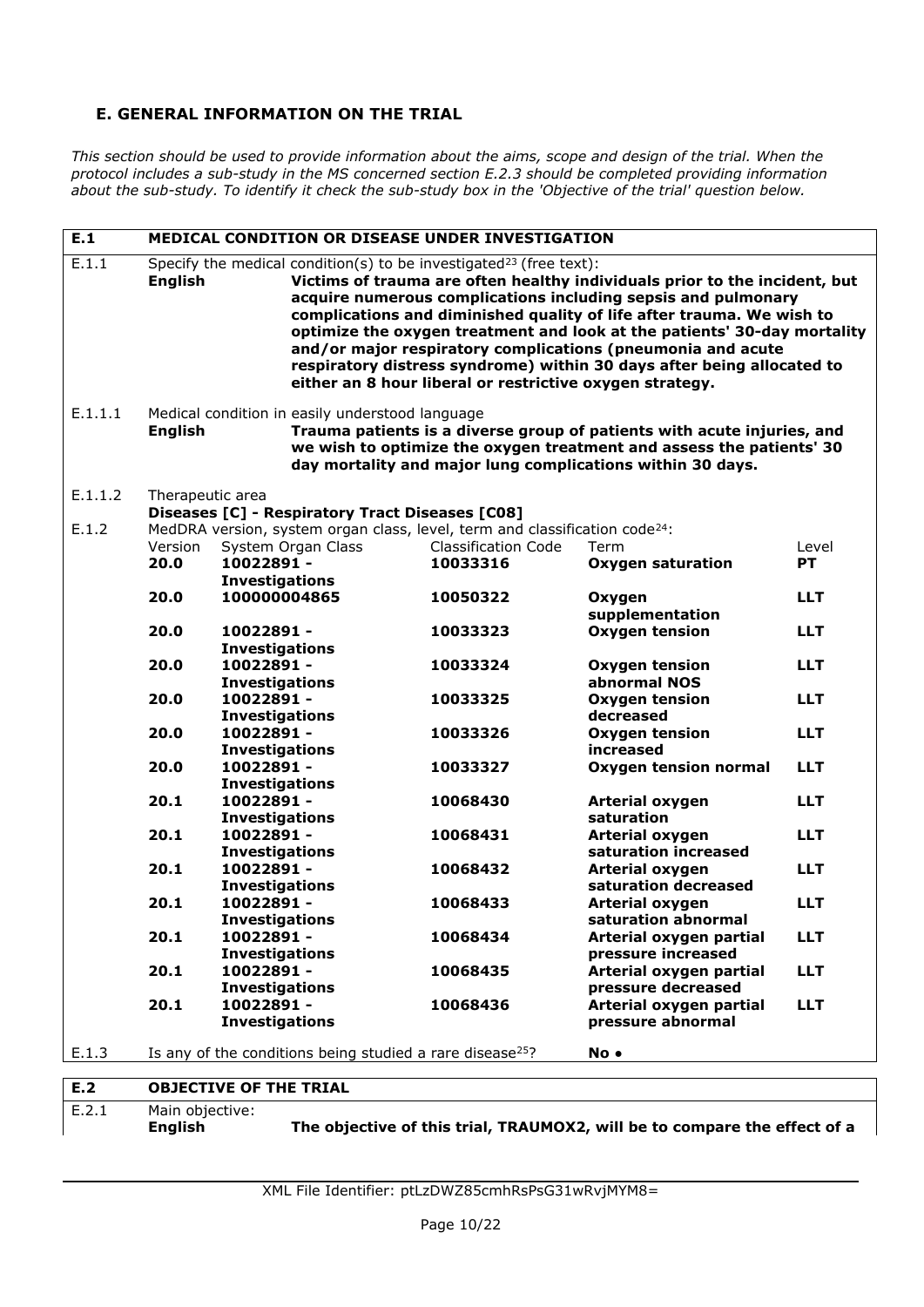**restrictive versus liberal oxygen strategy the first eight hours after trauma on the incidence of 30-day mortality and/or major respiratory complications (pneumonia and acute respiratory distress syndrome) within 30 days (combined endpoint).** 

#### E.2.2 Secondary objectives:

**English To assess mortality at 30 days and 12 months after trauma, major respiratory complications (pneumonia and acute respiratory distress syndrome) within 30 days, hospital length of stay (HOS LOS), ICU length of stay (ICU LOS), days alive outside the ICU, time on mechanical ventilation (until 30 days), days alive without mechanical ventilation, number of re-intubations within 30 days, pneumonia post-discharge within 30 days, episodes with hypoxaemia during intervention (saturation <90%), surgical site infections within 30 days, EQ-5D-5L score and GOSE score at 6 months and 12 months post-trauma.** 

E.2.3 Is there a sub-study? **No ●**

E.2.3.1 If 'Yes', give the full title, date and version of each sub-study and their related objectives:

| E.3 | PRINCIPAL INCLUSION CRITERIA (list the most important) |                                                                                                                                                                                                                                                                                                                                                                                                                                                       |  |
|-----|--------------------------------------------------------|-------------------------------------------------------------------------------------------------------------------------------------------------------------------------------------------------------------------------------------------------------------------------------------------------------------------------------------------------------------------------------------------------------------------------------------------------------|--|
|     | English                                                | - Age $\geq$ 18 years, including fertile women*<br>- Blunt/penetrating trauma mechanism<br>- Direct transfer from the scene of accident to one of the participating<br>trauma centres<br>- Trauma team activation<br>- The enrolling physician must initially expect a hospital length of stay<br>for 24 hours or longer<br>*There is no added risk for enrolment of fertile women as oxygen<br>administration is approved for this group of patients |  |

| E.4 |         | PRINCIPAL EXCLUSION CRITERIA (list the most important)                                                                                                                                                                                          |  |  |
|-----|---------|-------------------------------------------------------------------------------------------------------------------------------------------------------------------------------------------------------------------------------------------------|--|--|
|     | English | - Patients in cardiac arrest before/on admission<br>- Patients with a suspicion of carbon monoxide intoxication<br>- Patients with no/minor injuries after secondary survey will be excluded<br>if they are expected to be discharged <24 hours |  |  |
|     |         |                                                                                                                                                                                                                                                 |  |  |

| E.5     | <b>END POINT(S):</b> |                                                                                                                                                                                                                                                                                                                                                                                                                                                                                                                                                                      |
|---------|----------------------|----------------------------------------------------------------------------------------------------------------------------------------------------------------------------------------------------------------------------------------------------------------------------------------------------------------------------------------------------------------------------------------------------------------------------------------------------------------------------------------------------------------------------------------------------------------------|
| E.5.1   | <b>English</b>       | Primary End Point (repeat as necessary) <sup>26</sup><br>The incidence of 30-day mortality and/or major respiratory<br>complications (pneumonia and acute respiratory distress syndrome)<br>within 30 days (combined endpoint).                                                                                                                                                                                                                                                                                                                                      |
| E.5.1.1 | <b>English</b>       | Timepoint(s) of evaluation of this end point<br>30 days after after trauma.                                                                                                                                                                                                                                                                                                                                                                                                                                                                                          |
| E.5.2   | English              | Secondary End Point (repeat as necessary)<br>- Mortality at 30 days and 12 months after trauma<br>- Major respiratory complications (pneumonia and acute respiratory<br>distress syndrome) within 30 days<br>- Hospital length of stay, intensive care unit (ICU) length of stay and<br>days alive outside the ICU<br>- Time on mechanical ventilation (until 30 days), days alive without<br>mechanical ventilation and re-intubation within 30 days<br>- Pneumonia post-discharge within 30 days<br>- Episodes of hypoxaemia during intervention (saturation <90%) |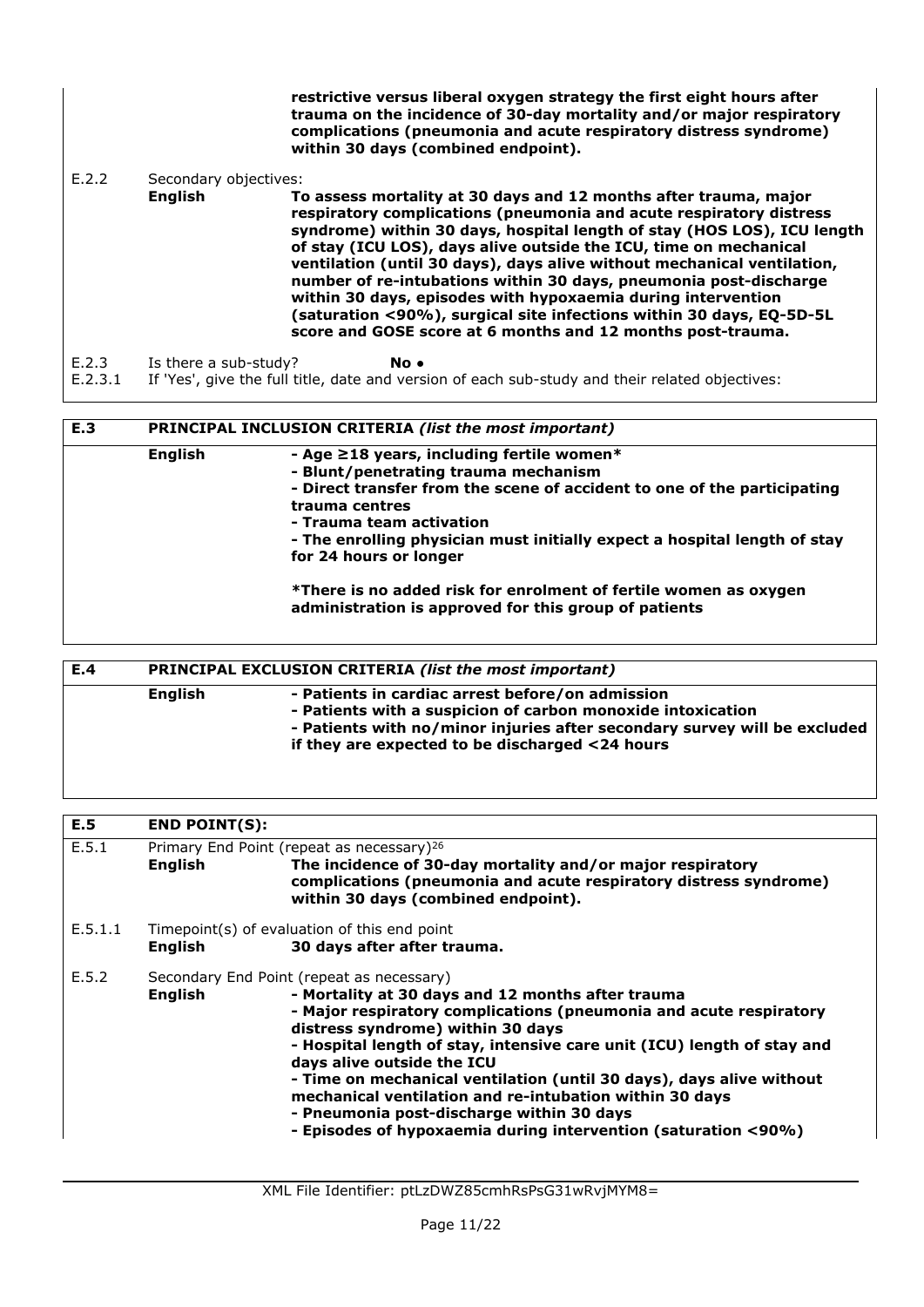- **Surgical site infections within 30 days**
- **EQ-5D-5L score at 6 and 12 months post-trauma**
- **GOSE score at 6 months and 12 months post-trauma**

E.5.2.1 Timepoint(s) of evaluation of this end point<br>**English 30 days, 6 months an English 30 days, 6 months and 12 months after trauma.** 

| E.6      | SCOPE OF THE TRIAL - Tick all boxes where applicable |              |
|----------|------------------------------------------------------|--------------|
| E.6.1    | Diagnosis                                            | Yes •        |
| E.6.2    | Prophylaxis                                          | Yes •        |
| E.6.3    | Therapy                                              | Yes •        |
| E.6.4    | Safety                                               | Yes •        |
| E.6.5    | Efficacy                                             | Yes •        |
| E.6.6    | Pharmacokinetic                                      | $No \bullet$ |
| E.6.7    | Pharmacodynamic                                      | $No \bullet$ |
| E.6.8    | Bioequivalence                                       | No •         |
| E.6.9    | Dose Response                                        | Yes •        |
| E.6.10   | Pharmacogenetic                                      | $No \bullet$ |
| E.6.11   | Pharmacogenomic                                      | $No \bullet$ |
| E.6.12   | Pharmacoeconomic                                     | $No \bullet$ |
| E.6.13   | <b>Others</b>                                        | No.          |
| E.6.13.1 | If others, specify:                                  |              |

| E.7       | <b>TRIAL TYPE AND PHASE27</b>        |       |  |
|-----------|--------------------------------------|-------|--|
| E.7.1     | Human pharmacology (Phase I)         | No •  |  |
| Is it:    |                                      |       |  |
| E.7.1.1   | First administration to humans       | No •  |  |
| E.7.1.2   | Bioeguivalence study                 | No •  |  |
| E.7.1.3   | Other:                               | No •  |  |
| E.7.1.3.1 | If other, please specify:            |       |  |
| E.7.2     | Therapeutic exploratory (Phase II)   | No •  |  |
| E.7.3     | Therapeutic confirmatory (Phase III) | No •  |  |
| E.7.4     | Therapeutic use (Phase IV)           | Yes • |  |

| E.8       | <b>DESIGN OF THE TRIAL</b>                                      |                                                                 |
|-----------|-----------------------------------------------------------------|-----------------------------------------------------------------|
| E.8.1     | Controlled                                                      | Yes •                                                           |
|           | If 'Yes', specify:                                              |                                                                 |
| E.8.1.1   | Randomised:                                                     | Yes •                                                           |
| E.8.1.2   | Open:                                                           | No.                                                             |
| E.8.1.3   | Single blind:                                                   | No.                                                             |
| E.8.1.4   | Double blind:                                                   | No.                                                             |
| E.8.1.5   | Parallel group:                                                 | No.                                                             |
| E.8.1.6   | Cross over:                                                     | No.                                                             |
| E.8.1.7   | Other:                                                          | Yes •                                                           |
| E.8.1.7.1 | If other specify:                                               |                                                                 |
|           | <b>English</b>                                                  | Primary outcome assessors are treatment allocation blinded. See |
|           | protocol for more blinding details.                             |                                                                 |
| E.8.2     | If controlled, specify the comparator:                          |                                                                 |
| E.8.2.1   | Other medicinal product(s)                                      | No •                                                            |
| E.8.2.2   | Placebo                                                         | No.                                                             |
| E.8.2.3   | Other                                                           | Yes •                                                           |
| E.8.2.3.1 | If 'Yes' to other, specify :                                    |                                                                 |
|           | Same drug in another dose<br>English                            |                                                                 |
| E.8.2.4   | Number of treatment arms in the trial                           | 2                                                               |
| E.8.3     | Single site in the Member State concerned (see also section G): | No.                                                             |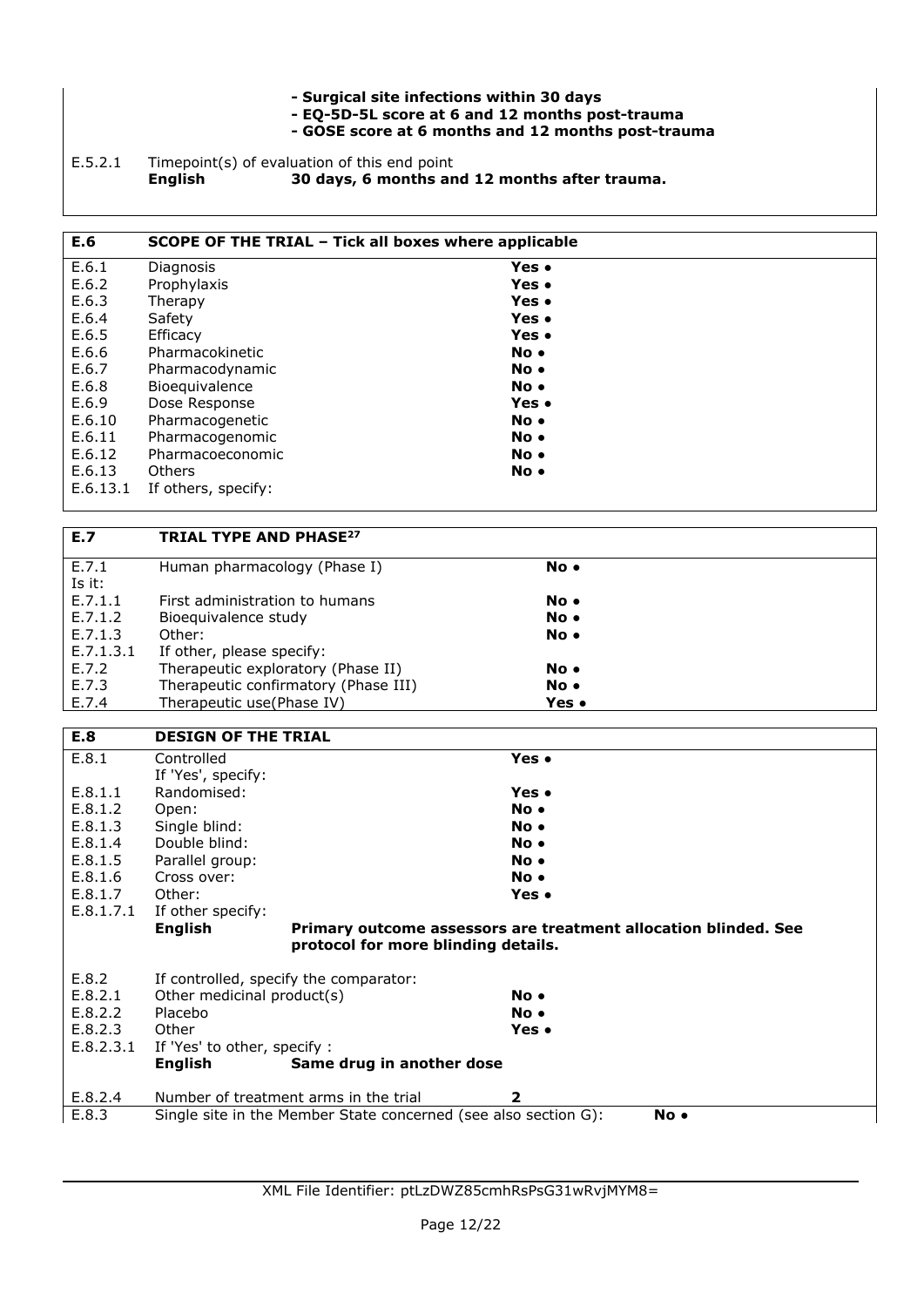| E.8.4<br>E.8.4.1<br>E.8.5<br>E.8.5.1<br>E.8.6 | Multiple sites in the Member State concerned (see also section G):<br>Number of sites anticipated in Member State concerned<br>Multiple Member States:<br>Number of sites anticipated in the EEA:<br>Trial involving sites outside the EEA: | з.<br>Yes •<br>8         | Yes • |
|-----------------------------------------------|---------------------------------------------------------------------------------------------------------------------------------------------------------------------------------------------------------------------------------------------|--------------------------|-------|
| E.8.6.1                                       | Trial being conducted both within and outside the EEA:                                                                                                                                                                                      | No.                      |       |
| E.8.6.2                                       | Trial being conducted completely outside of the EEA:                                                                                                                                                                                        | No.                      |       |
| E.8.6.3                                       | If E.8.6.1 or E.8.6.2 are Yes, specify the regions in which trial sites are planned:<br><b>Denmark</b>                                                                                                                                      |                          |       |
|                                               | <b>Finland</b>                                                                                                                                                                                                                              |                          |       |
|                                               | <b>France</b>                                                                                                                                                                                                                               |                          |       |
|                                               | Germany                                                                                                                                                                                                                                     |                          |       |
|                                               | <b>Netherlands</b>                                                                                                                                                                                                                          |                          |       |
| E.8.6.4                                       | If E.8.6.1 or E.8.6.2 are Yes, specify the number of sites                                                                                                                                                                                  |                          |       |
|                                               | anticipated outside of the EEA:                                                                                                                                                                                                             |                          |       |
| E.8.7                                         | Trial having an independent data monitoring committee:                                                                                                                                                                                      | Yes •                    |       |
| E.8.8                                         | Definition of the end of trial: If it is the last visit of the last subject, please enter "LVLS". If it is not<br>LVLS provide the definition:                                                                                              |                          |       |
|                                               | <b>English</b><br><b>LVLS</b>                                                                                                                                                                                                               |                          |       |
| E.8.9                                         | Initial estimate of the duration of the trial <sup>28</sup> (years, months and days)                                                                                                                                                        |                          |       |
| E.8.9.1                                       | In the Member State concerned                                                                                                                                                                                                               | 2 years 6 months days    |       |
| E.8.9.2                                       | In all countries concerned by the trial                                                                                                                                                                                                     | 2 years 6 months days    |       |
| E.8.10                                        | Proposed date of start of recruitment                                                                                                                                                                                                       |                          |       |
| E.8.10.1<br>E.8.10.2                          | In the Member State concerned                                                                                                                                                                                                               | 2021-10-01<br>2021-10-01 |       |
|                                               | In any country                                                                                                                                                                                                                              |                          |       |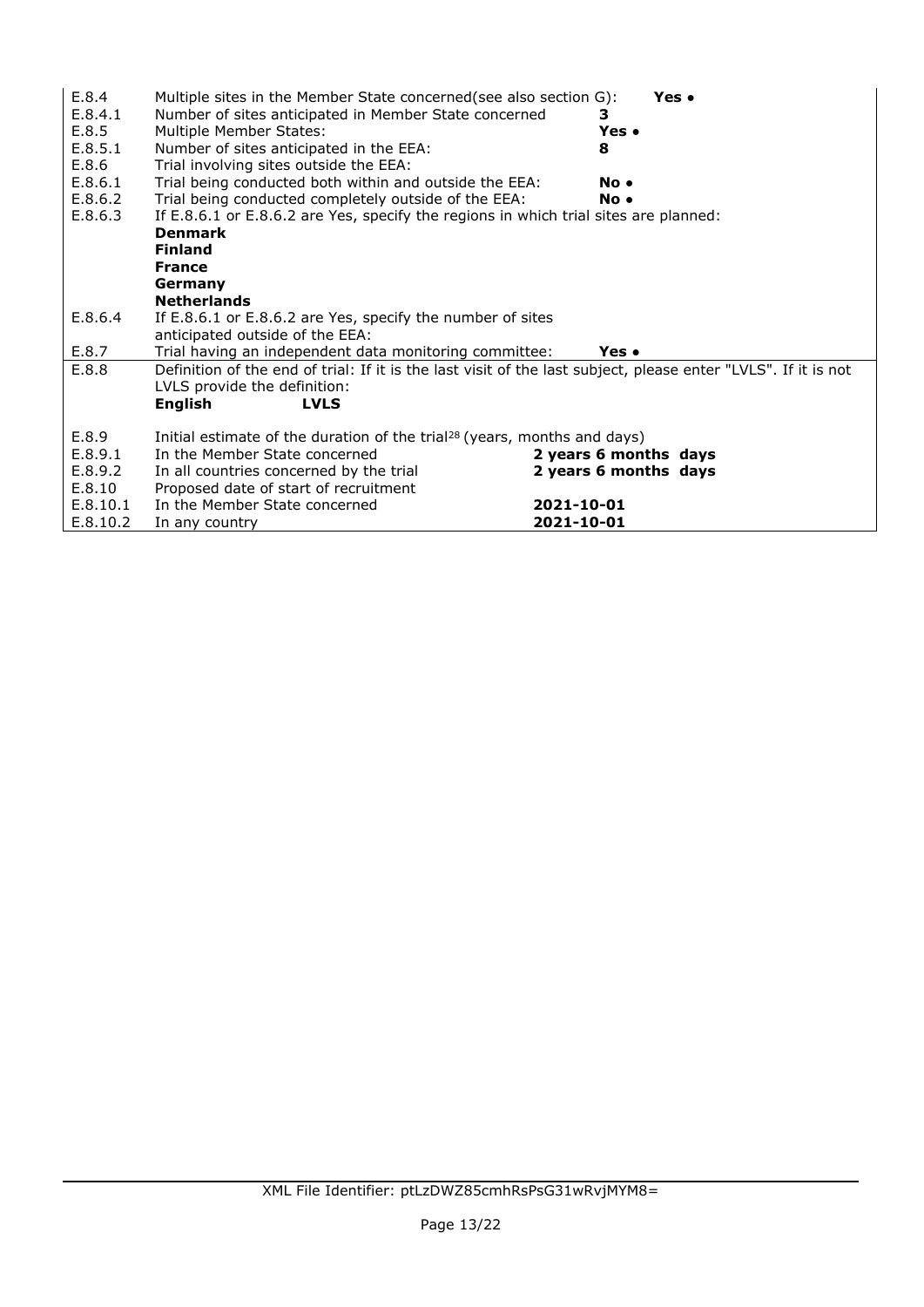## **F. POPULATION OF TRIAL SUBJECTS**

| F.1       | <b>AGE RANGE</b>                                                |                                                                       |
|-----------|-----------------------------------------------------------------|-----------------------------------------------------------------------|
| F.1.1     | Are the trial subjects under 18?                                | No.                                                                   |
|           | If 'Yes', specify the estimated number of subjects              |                                                                       |
|           | planned in each age range for the whole trial:                  |                                                                       |
|           | Approx. No. of                                                  |                                                                       |
|           | patients <sup>29</sup>                                          |                                                                       |
| F.1.1.1   | In utero<br>$\left( \right)$                                    | No .                                                                  |
| F.1.1.2   | Preterm newborn infants (up to<br>$\left( \right)$              | No.                                                                   |
|           | gestational age < 37 weeks)                                     |                                                                       |
| F.1.1.3   | Newborns (0-27 days)<br>$\left( \right)$                        | No.                                                                   |
| F.1.1.4   | Infants and toddlers (28 days -<br>$\left( \right)$             | No.                                                                   |
|           | 23 months)                                                      |                                                                       |
| F.1.1.5   | Children (2-11 years)<br>$\left( \right)$                       | No .                                                                  |
| F.1.1.6   | Adolescents (12-17 years)<br>$\left( \right)$                   | No .                                                                  |
| F.1.2     | (1040)<br>Adults (18-64 years)                                  | Yes •                                                                 |
| F.1.3     | Elderly ( $> = 65$ years)<br>(560)                              | Yes •                                                                 |
| F.2       | <b>GENDER</b>                                                   |                                                                       |
| F.2.1     | Female                                                          | Yes $\bullet$                                                         |
| F.2.2     | Male                                                            | Yes •                                                                 |
|           |                                                                 |                                                                       |
| F.3       | <b>GROUP OF TRIAL SUBJECTS</b>                                  |                                                                       |
| F.3.1     | Healthy volunteers                                              | No.                                                                   |
| F.3.2     | Patients                                                        | Yes .                                                                 |
| F.3.3     | Specific vulnerable populations                                 | Yes •                                                                 |
| F.3.3.1   | Women of child bearing potential not using<br>contraception     | Yes •                                                                 |
| F.3.3.2   | Women of child bearing potential using contraception            | Yes •                                                                 |
| F.3.3.3   | Pregnant women                                                  | Yes .                                                                 |
| F.3.3.4   | Nursing women                                                   | Yes .                                                                 |
| F.3.3.5   | Emergency situation                                             | Yes •                                                                 |
| F.3.3.6   | Subjects incapable of giving consent personally                 | Yes •                                                                 |
| F.3.3.6.1 | If 'Yes', specify:                                              |                                                                       |
|           | <b>English</b>                                                  | Patients will not be capable of giving consent because of an impaired |
|           |                                                                 | consciousness due to the the trauma mechanism and the use of          |
|           |                                                                 | medication. We believe this is justified due to the perspective of    |
|           | research within the trauma field.                               |                                                                       |
| F.3.3.7   | Others:                                                         | No.                                                                   |
| F.3.3.7.1 | If 'Yes', specify:                                              |                                                                       |
|           |                                                                 |                                                                       |
| F.4       | PLANNED NUMBER OF SUBJECTS TO BE INCLUDED:                      |                                                                       |
| F.4.1     | In the member state                                             | 700                                                                   |
| F.4.2     | For a multinational trial:                                      |                                                                       |
| F.4.2.1   | In the EEA                                                      | 1600                                                                  |
| F.4.2.2   | In the whole clinical trial                                     | 1600                                                                  |
| F.5       | PLANS FOR TREATMENT OR CARE AFTER THE SUBJECT HAS ENDED HIS/HER |                                                                       |
|           | <b>PARTICIPATION IN THE TRIAL. please specify (free text):</b>  |                                                                       |
|           | <b>English</b><br><b>None</b>                                   |                                                                       |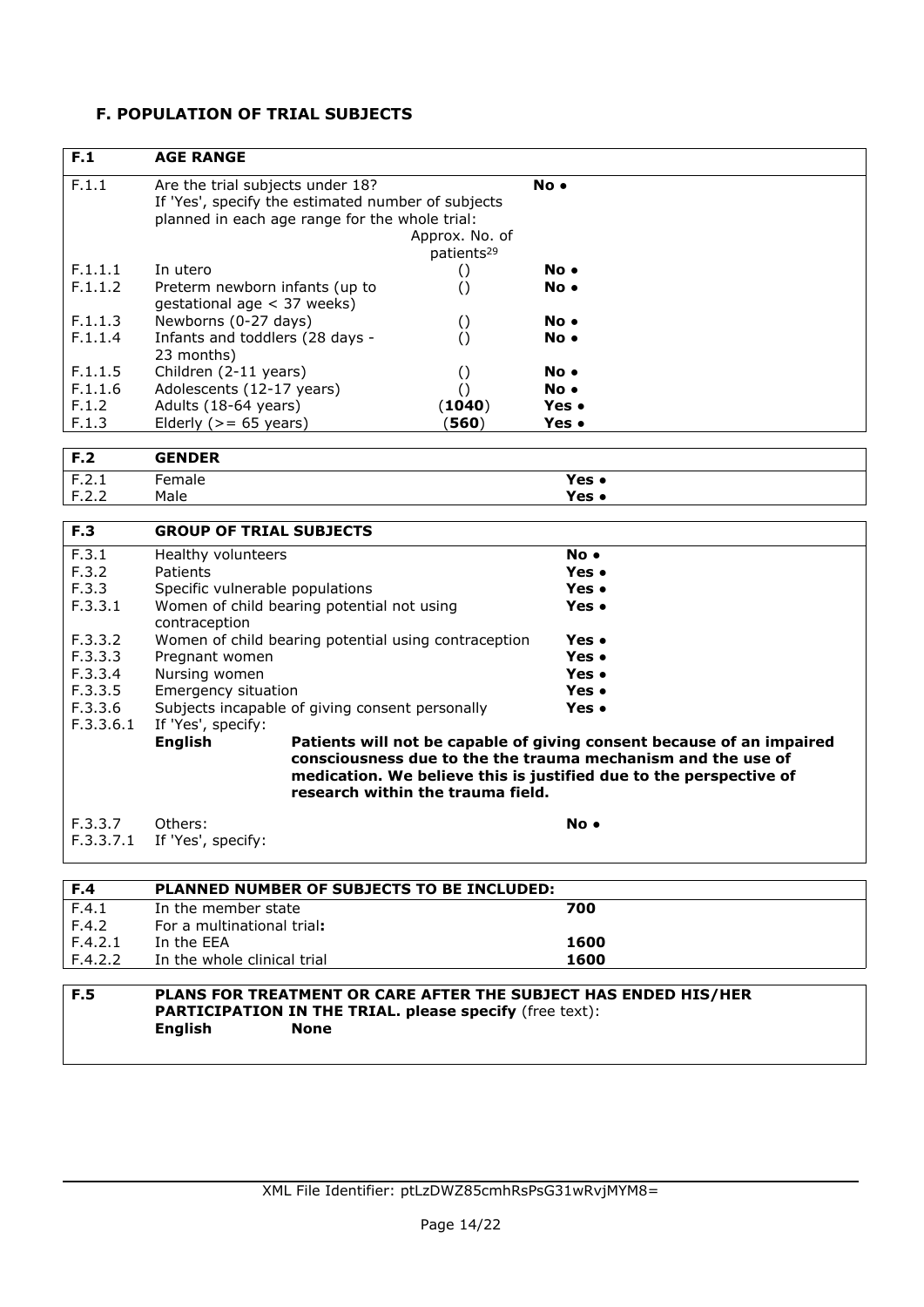#### **G. CLINICAL TRIAL SITES/INVESTIGATORS IN THE MEMBER STATE CONCERNED BY THIS REQUEST**

| G.1     | CO-ORDINATING INVESTIGATOR (for multicentre trial) and principal investigator (for<br>single centre trial) |                                                                          |  |
|---------|------------------------------------------------------------------------------------------------------------|--------------------------------------------------------------------------|--|
| G.1.1   | Given name:                                                                                                | <b>Tobias</b>                                                            |  |
| G.1.2   | Middle name, if applicable:                                                                                |                                                                          |  |
| G.1.3   | Family name:                                                                                               | <b>Arleth</b>                                                            |  |
| G.1.4   | Qualification (MD)                                                                                         | <b>Medical doctor</b>                                                    |  |
| G.1.5   | Professional address:                                                                                      |                                                                          |  |
| G.1.5   | Institution name                                                                                           | <b>Rigshospitalet</b>                                                    |  |
| G.1.5   | Institution department                                                                                     | Department of Anaesthesiology, Centre of Head and<br><b>Orthopaedics</b> |  |
| G.1.5.1 | Street address                                                                                             | Inge Lehmanns Vej 6                                                      |  |
| G.1.5.2 | Town/city                                                                                                  | Copenhagen                                                               |  |
| G.1.5.3 | Post code                                                                                                  | 2100                                                                     |  |
| G.1.5.4 | Country                                                                                                    | <b>Denmark</b>                                                           |  |
| G.1.6   | Telephone number:                                                                                          | +45 35459502                                                             |  |
| G.1.7   | Fax number:                                                                                                |                                                                          |  |
| G.1.8   | E-mail:                                                                                                    | tobias.arleth@regionh.dk                                                 |  |

| G.2     | <b>PRINCIPAL INVESTIGATORS (for multicentre trial ; where necessary, use additional</b><br>forms) |                                                        |  |
|---------|---------------------------------------------------------------------------------------------------|--------------------------------------------------------|--|
| G.2.1   | Given name:                                                                                       | Søren                                                  |  |
| G.2.2   | Middle name, if applicable:                                                                       |                                                        |  |
| G.2.3   | Family name:                                                                                      | Mikkelsen                                              |  |
| G.2.4   | Qualification (MD)                                                                                | <b>Medical doctor</b>                                  |  |
| G.2.5   | Professional address:                                                                             |                                                        |  |
| G.2.5   | Institution name                                                                                  | <b>Odense University Hospital</b>                      |  |
| G.2.5   | Institution department                                                                            | The Preshospital Research Unit, Mobile Emergency Care  |  |
|         |                                                                                                   | Unit, Department of Anaesthesiology and Intensive Care |  |
|         |                                                                                                   | <b>Medicine</b>                                        |  |
| G.2.5.1 | Street address                                                                                    | J.B. Winsløws Vej 4                                    |  |
| G.2.5.2 | Town/city                                                                                         | <b>Odense C</b>                                        |  |
| G.2.5.3 | Post code                                                                                         | 5000                                                   |  |
| G.2.5.4 | Country                                                                                           | <b>Denmark</b>                                         |  |
| G.2.6   | Telephone number:                                                                                 |                                                        |  |
| G.2.7   | Fax number:                                                                                       |                                                        |  |
| G.2.8   | E-mail:                                                                                           | Soeren.Mikkelsen@rsyd.dk                               |  |

| G.2     | PRINCIPAL INVESTIGATORS (for multicentre trial ; where necessary, use additional<br>forms) |                                                |  |
|---------|--------------------------------------------------------------------------------------------|------------------------------------------------|--|
| G.2.1   | Given name:                                                                                | Mikkel                                         |  |
| G.2.2   | Middle name, if applicable:                                                                |                                                |  |
| G.2.3   | Family name:                                                                               | Andersen                                       |  |
| G.2.4   | Qualification (MD)                                                                         | <b>Medical doctor</b>                          |  |
| G.2.5   | Professional address:                                                                      |                                                |  |
| G.2.5   | Institution name                                                                           | <b>Aarhus University Hospital</b>              |  |
| G.2.5   | Institution department                                                                     | <b>Department of Anestehsiology (B&amp;O2)</b> |  |
| G.2.5.1 | Street address                                                                             | Palle Juul-Jensens Boulevard 99                |  |
| G.2.5.2 | Town/city                                                                                  | Aarhus N                                       |  |
| G.2.5.3 | Post code                                                                                  | 8200                                           |  |
| G.2.5.4 | Country                                                                                    | <b>Denmark</b>                                 |  |
| G.2.6   | Telephone number:                                                                          | +45 20226661                                   |  |
| G.2.7   | Fax number:                                                                                |                                                |  |
| G.2.8   | E-mail:                                                                                    | Mikkel.Andersen@ph.rm.dk                       |  |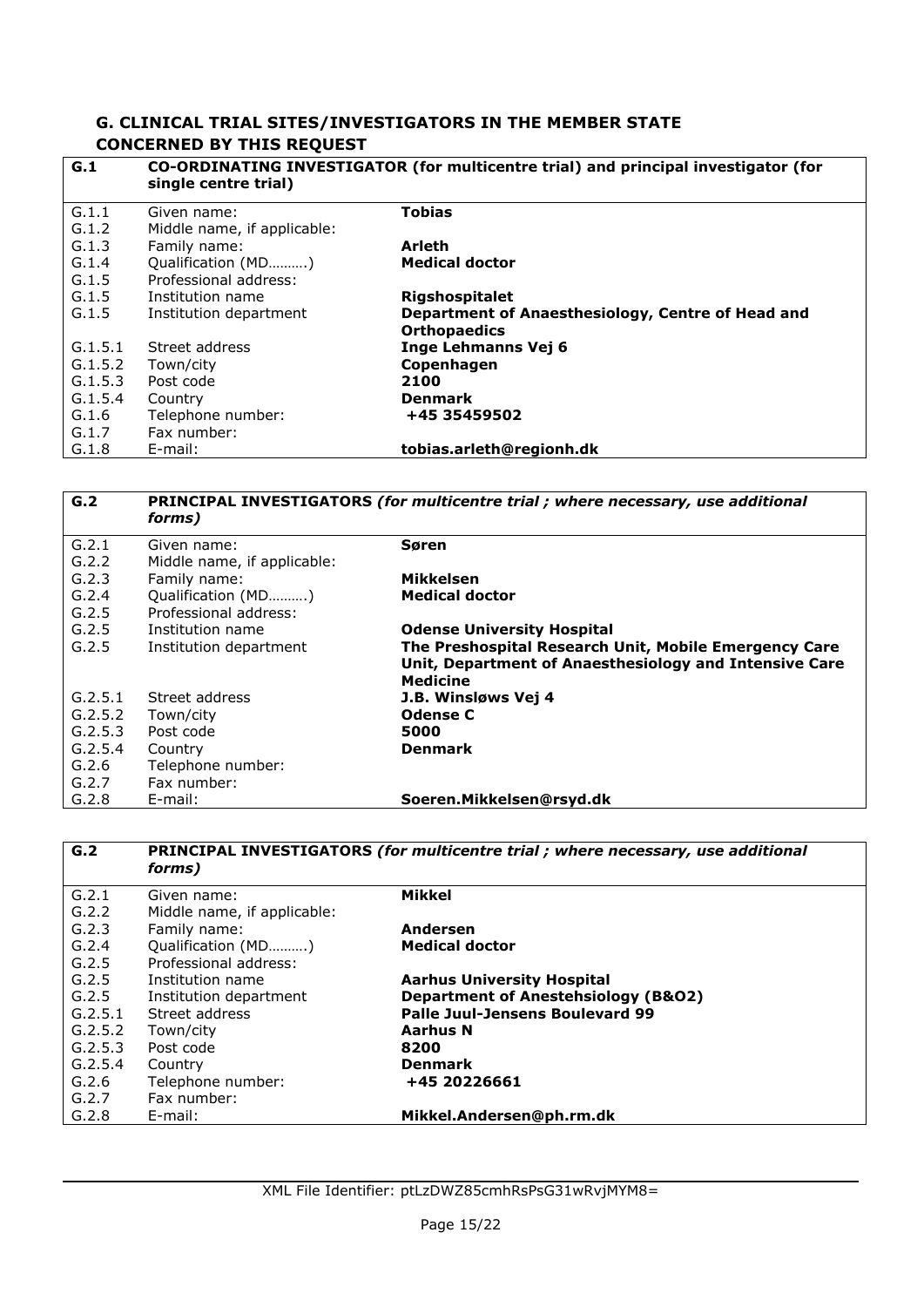| G.3        | CENTRAL TECHNICAL FACILITIES TO BE USED IN THE CONDUCT OF THE TRIAL                                                                                                              |                                  |  |
|------------|----------------------------------------------------------------------------------------------------------------------------------------------------------------------------------|----------------------------------|--|
|            | Laboratory or other technical facility, in which the measurement or assessment of the<br>main evaluation criteria are centralised (repeat as needed for multiple organisations). |                                  |  |
| G.3.1      | Name of organisation:                                                                                                                                                            |                                  |  |
| G.3.2      | Department                                                                                                                                                                       |                                  |  |
| G.3.3      | Name of contact person:                                                                                                                                                          |                                  |  |
| G.3.3.1    | Given name                                                                                                                                                                       |                                  |  |
| G.3.3.2    | Middle name                                                                                                                                                                      |                                  |  |
| G.3.3.3    | Family name                                                                                                                                                                      |                                  |  |
| G.3.4      | Address:                                                                                                                                                                         |                                  |  |
| G.3.4.1    | Street address                                                                                                                                                                   |                                  |  |
| G.3.4.2    | Town/city                                                                                                                                                                        |                                  |  |
| G.3.4.3    | Post code                                                                                                                                                                        |                                  |  |
| G.3.4.4    | Country                                                                                                                                                                          |                                  |  |
| G.3.5      | Telephone number:                                                                                                                                                                |                                  |  |
| G.3.6      | Fax number:                                                                                                                                                                      |                                  |  |
| G.3.7      | E-mail:                                                                                                                                                                          |                                  |  |
| G.3.8      | Enter the details of any duties subcontracted to this central technical facility in this trial                                                                                   |                                  |  |
| G.3.8.1    | Routine clinical pathology testing                                                                                                                                               | Yes ? No ? Not Answered ?        |  |
| G.3.8.2    | Clinical chemistry                                                                                                                                                               | <b>Yes ? No ? Not Answered ?</b> |  |
| G.3.8.3    | Clinical haematology                                                                                                                                                             | <b>Yes ? No ? Not Answered ?</b> |  |
| G.3.8.4    | Clinical microbiology                                                                                                                                                            | Yes ? No ? Not Answered ?        |  |
| G.3.8.5    | Histopathology                                                                                                                                                                   | Yes ? No ? Not Answered ?        |  |
| G.3.8.6    | Serology/ endocrinology                                                                                                                                                          | Yes ? No ? Not Answered ?        |  |
| G.3.8.7    | Analytical chemistry                                                                                                                                                             | Yes ? No ? Not Answered ?        |  |
| G.3.8.8    | ECG analysis/ review                                                                                                                                                             | Yes ? No ? Not Answered ?        |  |
| G.3.8.9    | Medical image analysis/ review - X-ray, MRI,<br>ultrasound, etc.                                                                                                                 | Yes ? No ? Not Answered ?        |  |
| G.3.8.10   | Primary/ surrogate endpoint test                                                                                                                                                 | Yes ? No ? Not Answered ?        |  |
| G.3.8.11   | Other Duties subcontracted?                                                                                                                                                      | <b>Yes ? No ? Not Answered ?</b> |  |
| G.3.8.11.1 | If 'Yes', specify the other duties                                                                                                                                               |                                  |  |

#### **G.4 NETWORKS TO BE INVOLVED IN THE TRIAL (e.g. Paediatric Networks involved in the trial)** G.4.1 Name of organisation: G.4.2 Name of contact person: G.4.2.1 Given name G.4.2.2 Middle name G.4.2.3 Family name G.4.3 Address: G.4.3.1 Street address G.4.3.2 Town/city G.4.3.3 Post code G.4.3.4 Country G.4.4 Telephone number:<br>G.4.5 Fax number: Fax number: G.4.6 E-mail: G.4.7 Activities carried out by the network:

#### **G.5 ORGANISATIONS TO WHOM THE SPONSOR HAS TRANSFERRED TRIAL RELATED DUTIES AND FUNCTIONS** G.5.1 **Has the sponsor transferred any major or all the sponsor's trial related duties and functions to another organisation or third party? Yes ●**

Repeat as necessary for multiple organisations: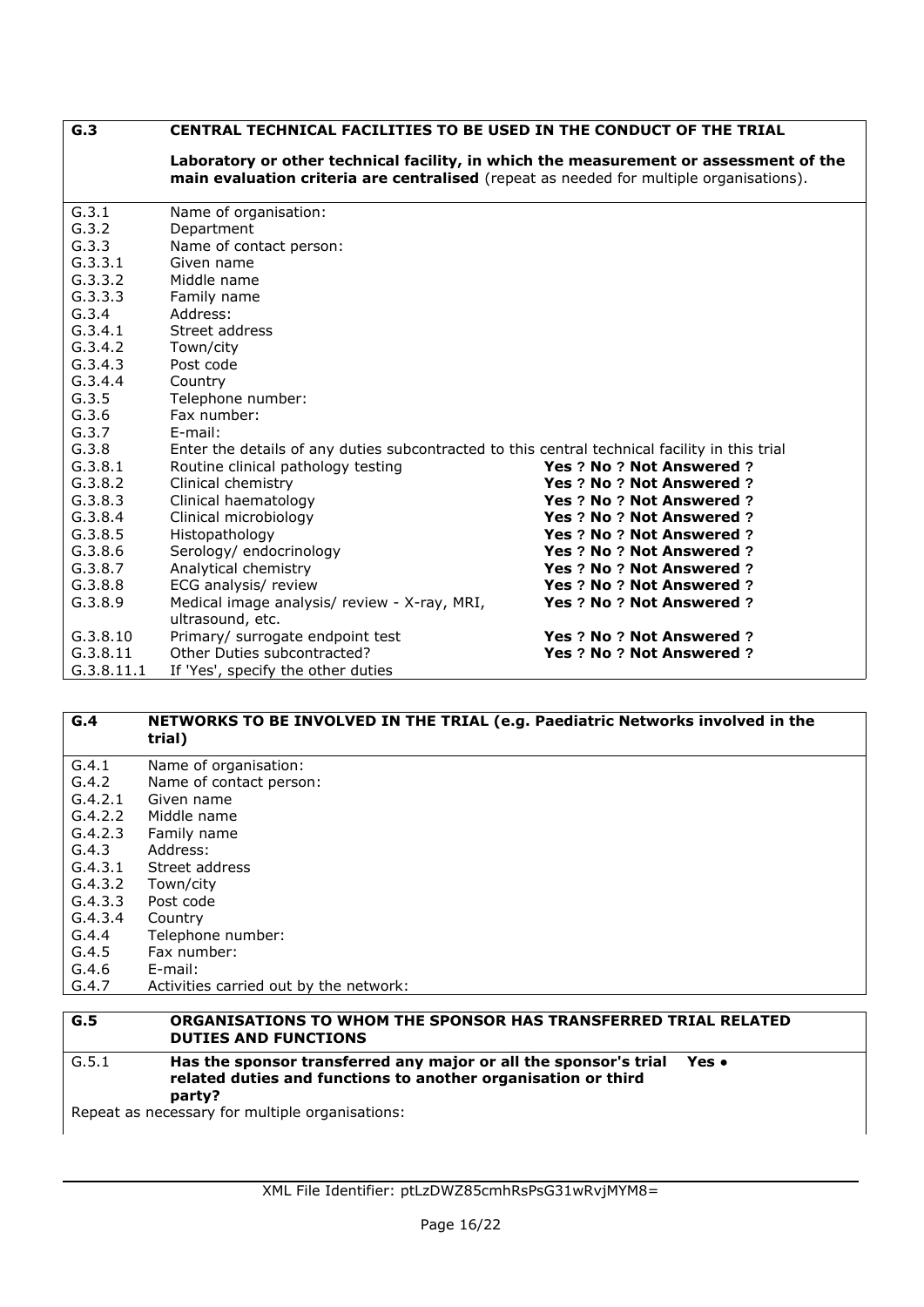| G.5.1.1              | Organisation name:                                               | <b>GCP Enhederne</b>                  |                                              |
|----------------------|------------------------------------------------------------------|---------------------------------------|----------------------------------------------|
| G.5.1.2              | Organisation department                                          | <b>GCP København</b>                  |                                              |
| G.5.1.3              | Name of contact person :                                         |                                       |                                              |
| G.5.1.3.1            | Given name                                                       |                                       |                                              |
| G.5.1.3.2            | Middle name                                                      |                                       |                                              |
| G.5.1.3.3            | Family name                                                      |                                       |                                              |
| G.5.1.4              | Address:                                                         |                                       |                                              |
| G.5.1.4.1            | Street address                                                   |                                       | Nordre Fasanvej 57, Skadestuevej 1, parterre |
| G.5.1.4.2            | Town/city                                                        | Frederiksberg                         |                                              |
| G.5.1.4.3            | Post code                                                        | 2000                                  |                                              |
| G.5.1.4.4            | Country                                                          | <b>Denmark</b>                        |                                              |
| G.5.1.5              | Telephone number:                                                | +45 38 63 56 20                       |                                              |
| G.5.1.6              | Fax number:                                                      |                                       |                                              |
| G.5.1.7              | E-mail:                                                          | gcp-enheden.bispebjerg-frederiksberg- |                                              |
|                      |                                                                  | hospitaler@regionh.dk                 |                                              |
| G.5.1.8              | All tasks of the sponsor                                         |                                       | No •                                         |
| G.5.1.9              | Monitoring                                                       |                                       | Yes •                                        |
| G.5.1.10             | Regulatory (e.g. preparation of applications to CA and           |                                       | No.                                          |
|                      | ethics committee)                                                |                                       |                                              |
| G.5.1.11             | Investigator recruitment                                         |                                       | No.                                          |
| G.5.1.12             | IVRS <sup>30</sup> - treatment randomisation                     |                                       | No.                                          |
| G.5.1.13             | Data management                                                  |                                       | No •                                         |
| G.5.1.14             | E-data capture                                                   |                                       | No.                                          |
| G.5.1.15             | SUSAR reporting                                                  |                                       | No.                                          |
| G.5.1.16             | Quality assurance auditing                                       |                                       | Yes •                                        |
| G.5.1.17             | Statistical analysis                                             |                                       | No •                                         |
| G.5.1.18             | Medical writing                                                  |                                       | No •                                         |
| G.5.1.19             | Other duties subcontracted?                                      |                                       | No •                                         |
| G.5.1.19.1           | If 'Yes' to other, please specify:                               |                                       |                                              |
| G.5                  | ORGANISATIONS TO WHOM THE SPONSOR HAS TRANSFERRED TRIAL RELATED  |                                       |                                              |
|                      | <b>DUTIES AND FUNCTIONS</b>                                      |                                       |                                              |
|                      |                                                                  |                                       |                                              |
|                      |                                                                  |                                       |                                              |
| G.5.1                | Has the sponsor transferred any major or all the sponsor's trial |                                       | Yes •                                        |
|                      | related duties and functions to another organisation or third    |                                       |                                              |
|                      | party?                                                           |                                       |                                              |
|                      | Repeat as necessary for multiple organisations:                  |                                       |                                              |
|                      |                                                                  |                                       |                                              |
| G.5.1.1              | Organisation name:                                               | Center for IT, Medico og Telefoni     |                                              |
| G.5.1.2              | Organisation department                                          | <b>CIMT Region Hovedstaden</b>        |                                              |
| G.5.1.3              | Name of contact person :                                         |                                       |                                              |
| G.5.1.3.1            | Given name                                                       |                                       |                                              |
| G.5.1.3.2            | Middle name                                                      |                                       |                                              |
| G.5.1.3.3            | Family name                                                      |                                       |                                              |
| G.5.1.4              | Address:                                                         |                                       |                                              |
| G.5.1.4.1            | Street address                                                   | <b>Borgervænget 7</b>                 |                                              |
| G.5.1.4.2            | Town/city                                                        | Copenhagen                            |                                              |
| G.5.1.4.3            | Post code                                                        | 2100                                  |                                              |
| G.5.1.4.4            | Country                                                          | <b>Denmark</b>                        |                                              |
| G.5.1.5              | Telephone number:                                                | +45 38 64 80 00                       |                                              |
| G.5.1.6              | Fax number:                                                      |                                       |                                              |
| G.5.1.7              | E-mail:                                                          |                                       | center-for-it-medico-og-telefoni@regionh.dk  |
| G.5.1.8              | All tasks of the sponsor                                         |                                       | No.                                          |
| G.5.1.9              | Monitoring                                                       |                                       | No.                                          |
| G.5.1.10             | Regulatory (e.g. preparation of applications to CA and           |                                       | No •                                         |
|                      | ethics committee)                                                |                                       |                                              |
| G.5.1.11             | Investigator recruitment                                         |                                       | No.                                          |
| G.5.1.12             | IVRS <sup>30</sup> - treatment randomisation                     |                                       | No.                                          |
| G.5.1.13             | Data management                                                  |                                       | No.                                          |
| G.5.1.14             | E-data capture                                                   |                                       | Yes •                                        |
| G.5.1.15             | SUSAR reporting                                                  |                                       | No.                                          |
| G.5.1.16<br>G.5.1.17 | Quality assurance auditing<br>Statistical analysis               |                                       | No.<br>No.                                   |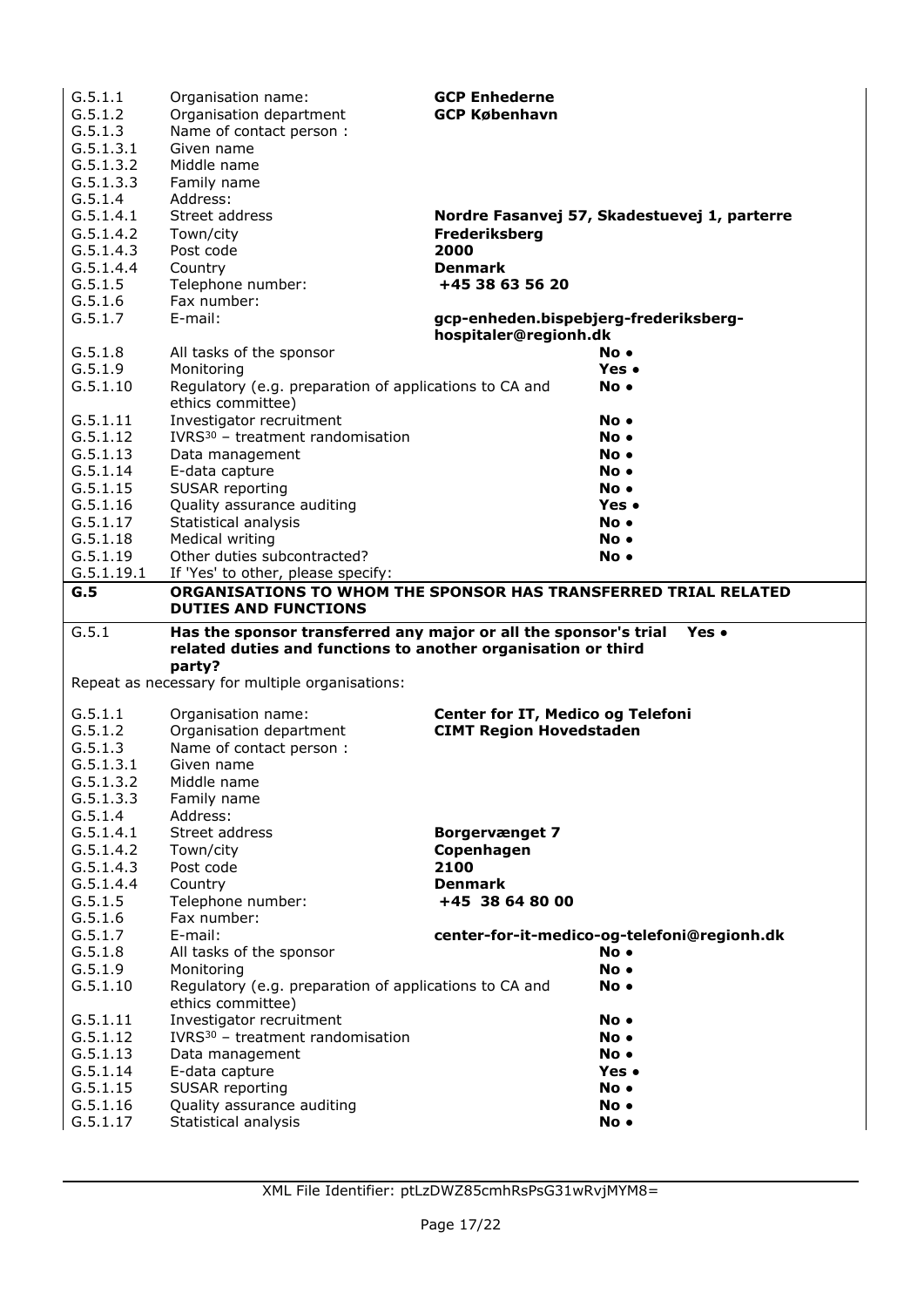| G.5.1.18 | Medical writing                               |               | No •  |  |
|----------|-----------------------------------------------|---------------|-------|--|
| G.5.1.19 | Other duties subcontracted?                   |               | Yes • |  |
|          | G.5.1.19.1 If 'Yes' to other, please specify: | <b>REDCap</b> |       |  |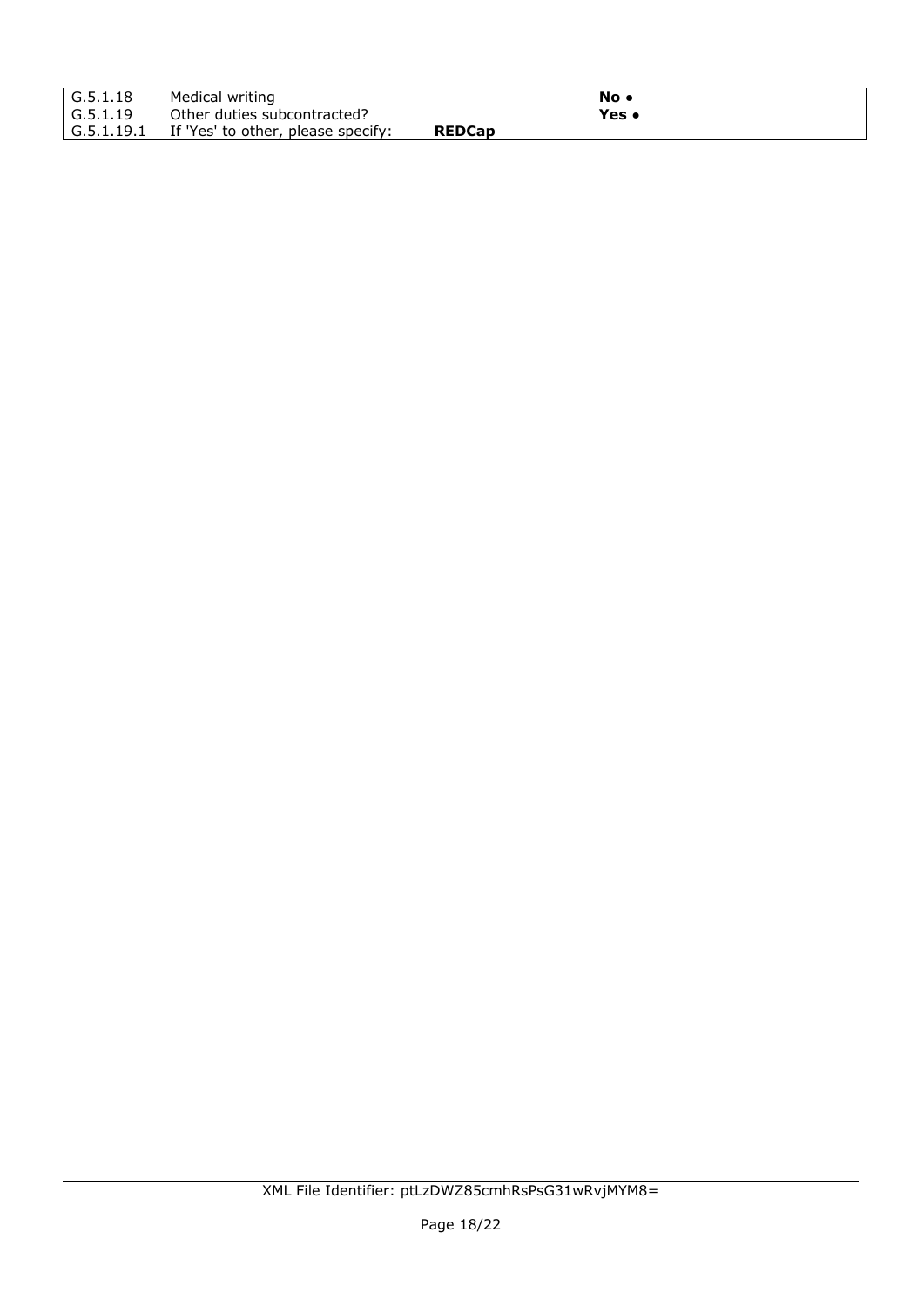## **H. COMPETENT AUTHORITY / ETHICS COMMITTEE IN THE MEMBER STATE CONCERNED BY THIS REQUEST**

## **H.1 TYPE OF APPLICATION**

H.3.3.3.2 The eventual anticipated date of resubmission:

If this application is addressed to the Competent Authority, please tick the Ethics Committee box and give information on the Ethics committee concerned. If this application is addressed to the Ethics Committee, please tick the Competent Authority box and give the information on the Competent Authority concerned.

| н<br>11.L.L                 | Competent Authority     | ′es c |
|-----------------------------|-------------------------|-------|
| <b>LI</b> 1<br>. <i>. .</i> | <b>Ethics Committee</b> | No.   |

| H.2       | <b>INFORMATION ON COMPETENT AUTHORITY</b> |      |
|-----------|-------------------------------------------|------|
| H.2.1     | Name:                                     |      |
| H.2.2     | Address                                   |      |
| H.2.2.1   | Street address                            |      |
| H.2.2.2   | Town/city                                 |      |
| H.2.2.3   | Post code                                 |      |
| H.2.2.4   | Country                                   |      |
| H.2.3     | Date of submission:                       |      |
|           |                                           |      |
| H.3       | <b>AUTHORISATION</b>                      |      |
| H.3.1     | To be requested                           | No • |
| H.3.2     | Pending                                   | No • |
| H.3.3     | Given                                     | No • |
|           | If 'Given', specify:                      |      |
| H.3.3.1   | Date of authorisation:                    |      |
| H.3.3.2   | Authorisation accepted                    | No • |
| H.3.3.3   | Not accepted                              | No • |
|           | If not accepted, give:                    |      |
| H.3.3.3.1 | The reasons                               |      |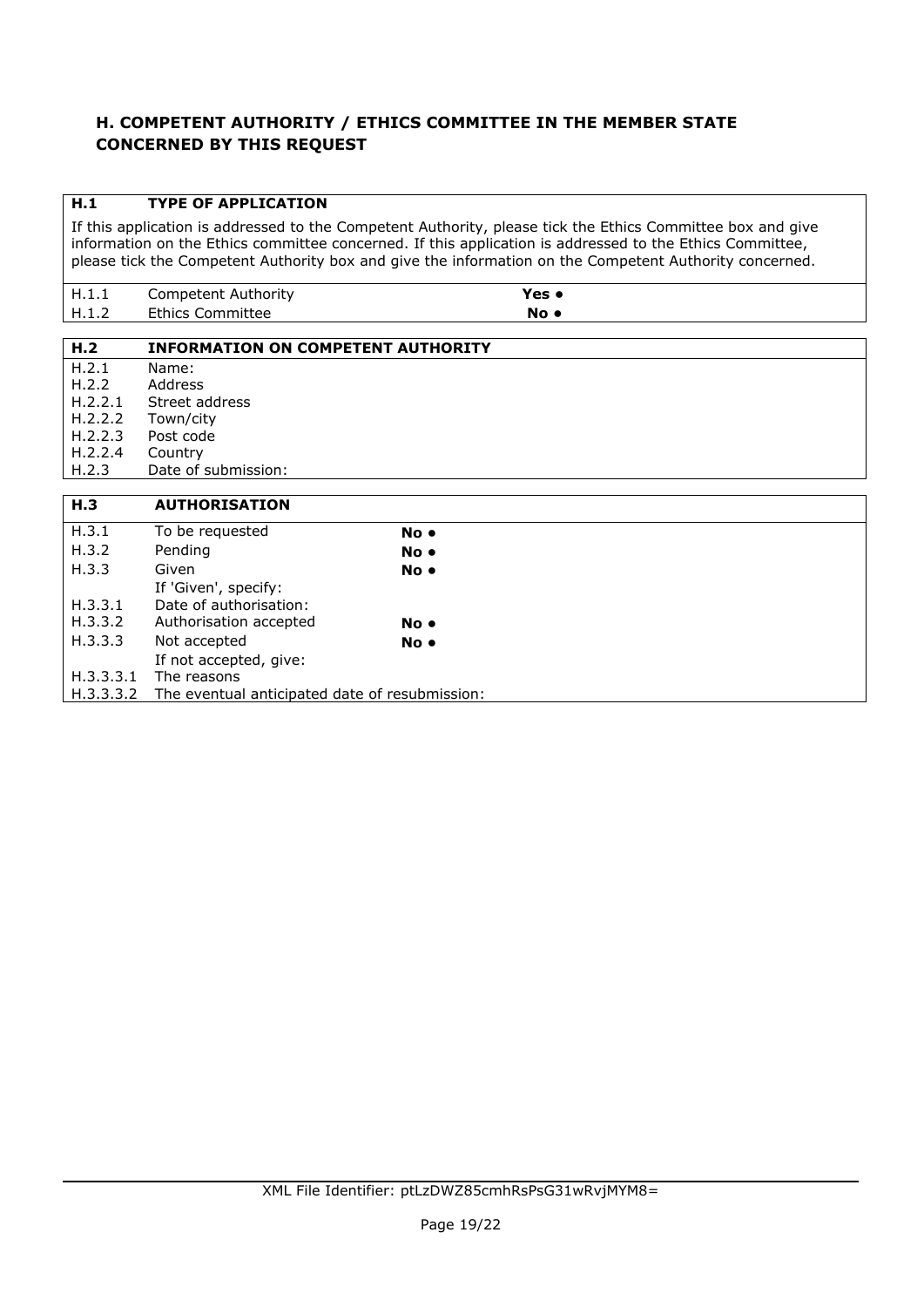## **I. SIGNATURE OF THE APPLICANT IN THE MEMBER STATE**

| I.1                   | I hereby confirm that /confirm on behalf of the sponsor (delete which is not applicable) that:<br>the information provided is complete;<br>$\bullet$<br>the attached documents contain an accurate account of the information available;<br>$\bullet$<br>the clinical trial will be conducted in accordance with the protocol; and<br>$\bullet$ |
|-----------------------|-------------------------------------------------------------------------------------------------------------------------------------------------------------------------------------------------------------------------------------------------------------------------------------------------------------------------------------------------|
|                       | the clinical trial will be conducted, and SUSARs and result-related information will be<br>$\bullet$<br>reported, in accordance with the applicable legislation.                                                                                                                                                                                |
| I.2                   | APPLICANT OF THE REQUEST FOR THE COMPETENT AUTHORITY (as stated in section C.1):                                                                                                                                                                                                                                                                |
| I.2.1<br><b>T 3 3</b> | Date:                                                                                                                                                                                                                                                                                                                                           |

I.2.2 Signature31: I.2.3 Print name:

| I.3   | <b>APPLICANT OF THE REQUEST FOR THE ETHICS COMMITTEE</b> (as stated in section C.2): |  |
|-------|--------------------------------------------------------------------------------------|--|
| I.3.1 | Date:                                                                                |  |
| I.3.2 | Signature <sup>32</sup> :                                                            |  |
| I.3.3 | Print name:                                                                          |  |
|       |                                                                                      |  |

# Coordinating and primary investigator signature

Tobias Arleth

Tobra Sta

 $11/03 - 21$ 

Sponsor signature

JACOUS STEINMETZ

 $21$ <br> $113 - 21$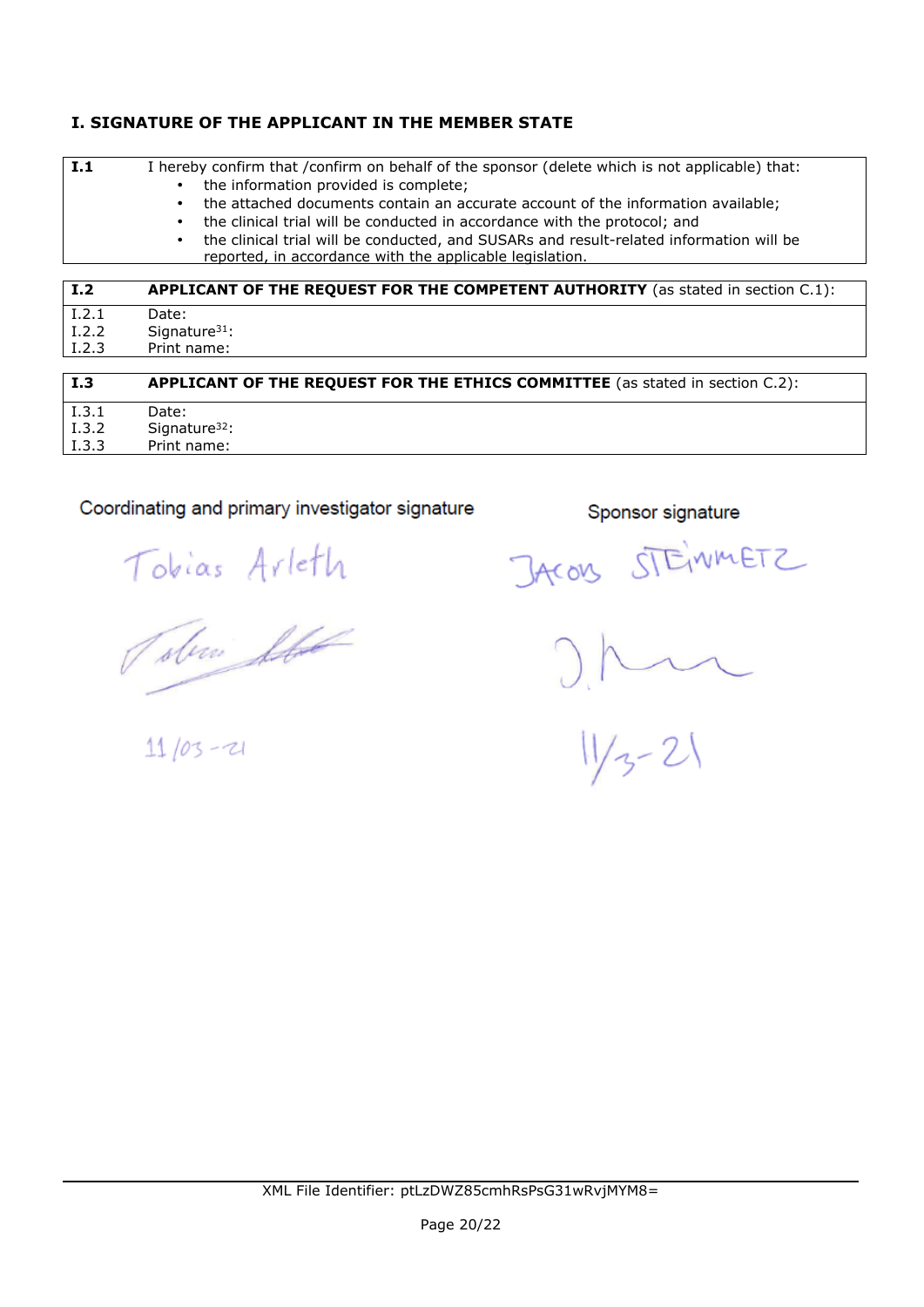## **ENDNOTES**

<sup>1</sup> Any translation of the protocol should be assigned the same date and version as those in the original document.

<sup>2</sup> International Standard Randomised Controlled Trial Number. Sponsors may wish to use an International Standardised Random Controlled Trial Number (ISRCTN) to identify their trial in addition to the EudraCT number; for instance if their trial is part of a multinational trial with sites outside the Community. They can obtain the number and guidance from the Current Controlled Trials website [http://www.controlled-](http://www.controlled-trials.com/isrctn)

[trials.com/isrctn](http://www.controlled-trials.com/isrctn) to which there is a link from the EudraCT database website [http://eudract.ema.europa.eu.](http://eudract.ema.europa.eu) When available they should provide it in Section A.6 of the application form.

<sup>3</sup> US National Clinical Trial (NCT) Numbers required on the FDA clinical trial application form.

<sup>4</sup> For a resubmission following previous withdrawal of an application or unfavourable opinion of an ethics committee, or previous withdrawal of an application or refusal of a request by the competent authority, enter a letter in the sequence, A for first resubmission, B for second, C for third et seq.

<sup>5</sup> In accordance with Article 19 of Directive 2001/20/EC.

<sup>6</sup> The contact point should give functional information rather than details of one "person", in order to avoid the need for update and maintenance of these contact details.

<sup>7</sup> This requires a EudraLink account. (See <https://eudract.ema.europa.eu/document.html>for details) <sup>8</sup>According to national legislation.

<sup>9</sup> Available from the Summary of Product Characteristics (SmPC)

10 According to the Community register on orphan medicinal products (Regulation (EC) nº 141/2000): <http://ec.europa.eu/enterprise/pharmaceuticals/register/index.htm>

<sup>11</sup> Committee for Medicinal Products for Human Use of the European Medicines Agency

 $12$  To be provided only when there is No trade name. This is the name routinely used by a sponsor to identify the IMP in the CT documentation (protocol, IB…).

 $13$  To be provided only when there is No trade name. This is a code designated by the sponsor which represents the name routinely used by the sponsor to identify the product in the CT documentation. For example, a code may be used for combinations of drugs or drugs and devices.

<sup>14</sup> Available from the Summary of Product Characteristics (SmPC).

<sup>15</sup> Chemical Abstracts Service.

<sup>16</sup> Complete also section D.4 Cell therapy as defined in Annex 1 part IV of Directive 2001/83/EC as amended.

<sup>17</sup> Complete also section D.5 Gene Therapy as defined in Annex 1 part IV of Directive 2001/83/EC as amended.

 $18$  Complete also section D.6 - Tissue Engineered Product as defined in Article 2(1)(b) of

Regulation1394/2007/EC.

<sup>19</sup> Complete also section D.7 <sup>20</sup> The mode of action should briefly describe the chemical, biochemical, immunological or biological means the

IMP uses to effect its pharmaceutical action. <sup>21</sup> Guideline on strategies to identify and mitigate risks for first-in-human clinical trials with investigational medicinal products. EMEA/CHMP/SWP/28367/2007 19 July 2007

<sup>22</sup> In accordance with paragraph 38 of Annex 13 of Volume 4 of the Rules Governing Medical Products in the European Union.

<sup>23</sup> In the case of healthy volunteer trials, the intended indication for the product under development should be provided.

<sup>24</sup> Applicants are encouraged to provide the MedDRA lower level term if applicable and classification code. These can be accessed from the EMEA EudraCT website (<http://eudract.ema.europa.eu/>).

<sup>25</sup> Points to consider on the calculation and reporting of the prevalence of a condition for Orphan drug designation: COM/436/01 [\(http://www.ema.europa.eu/htms/human/orphans/intro.htm\)](http://www.ema.europa.eu/htms/human/orphans/intro.htm).

<sup>26</sup> The protocol will usually identify a single primary end point but there may be a co-primary end point in some cases and/or a number of secondary end points.

<sup>27</sup> The descriptions of the trial types provided are those recommended in preference to Phases. See page 5 of Community guideline CPMP/ICH/291/95. The development of a new indication after initial approval of a medicine should be considered as a new development plan.

<sup>28</sup> From the first inclusion until the last visit of the last subject.

<sup>29</sup> These numbers will be initial estimates. Applicants will not be required to update this information nor do they constitute an authorisation or restriction on the inclusion of these numbers of patients in the trial. The numbers of subjects whose inclusion is authorised are those set out in the authorised version of the protocol, or subsequent authorised amendments.

<sup>30</sup> Interactive Voice Response System: commonly used for randomisation of treatment and controlling the shipment of stock of product.

<sup>31</sup> On an application to the Competent Authority only, the applicant to the Competent Authority needs to sign.